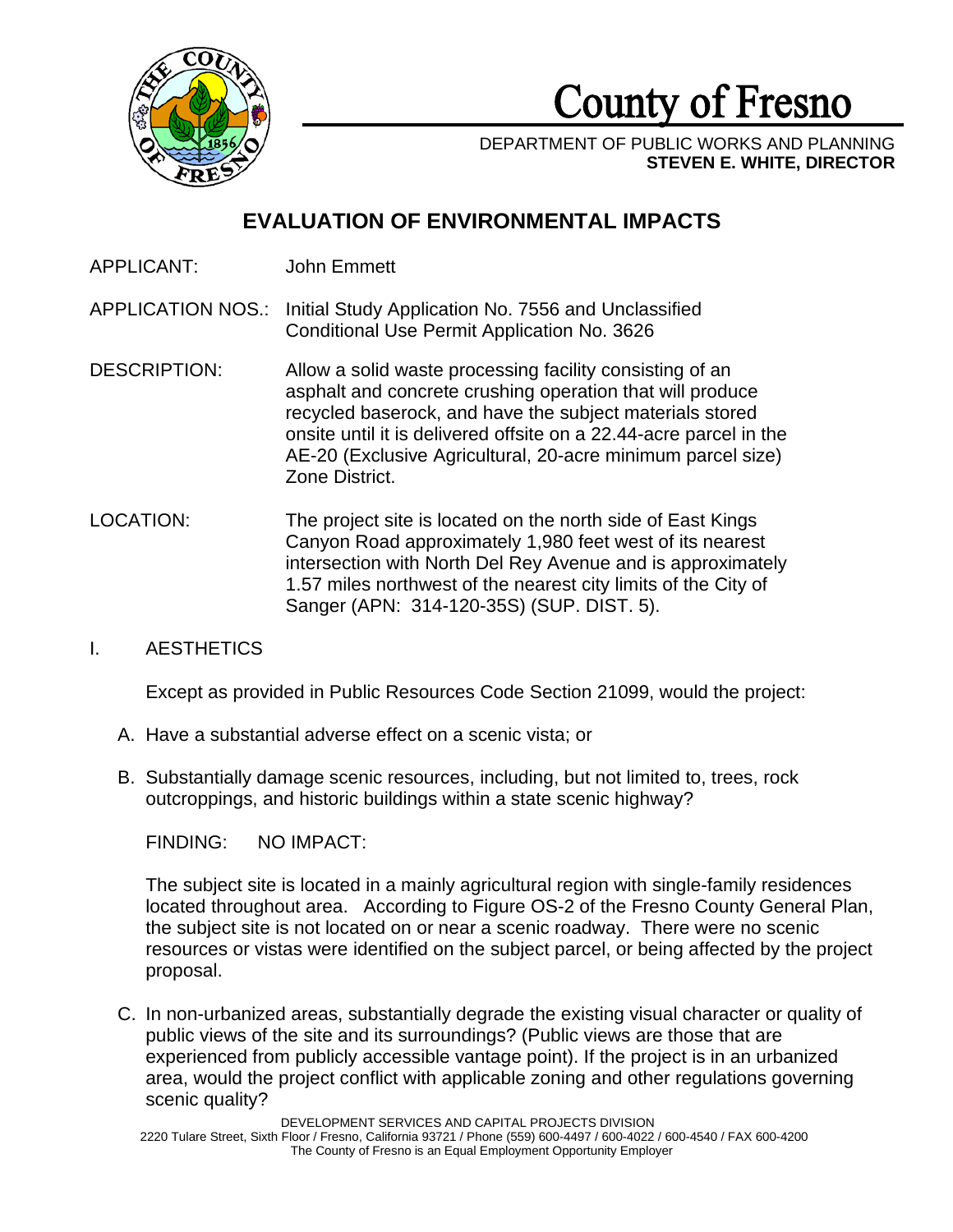# FINDING: LESS THAN SIGNIFICANT IMPACT WITH MITIGATION INCORPORATED:

The main processing operation will be located in an approximately 3-acre portion located in the southeastern section of the parcel. The operation is proposed to have public road frontage along East Kings Canyon Road at the southeastern portion and will be visible from State Route 180. The applicant proposes 6-foot high chain link fence along the entire property boundary. Additionally, the residential parcel located in the middle of the subject parcel will have further screening with the installation of a 6-foot high chain link fence with privacy slats. The project proposal has the potential to substantially degrade the existing visual character or quality of public views of the site and its surroundings by not providing a visual buffer of the operation from State Route 180, the area with the most potential for public views of the site. Therefore, mitigation shall be implemented to further screen the site of the crushing operation from public view. Additional screening via privacy slats is not necessary as there appears to be agricultural and landscaping buffers located to the east and approximately 1,530 feet between the residence to the north and the processing area. Per the applicant's operational statement, the applicant will plant trees along the northern perimeter of the property to act as a buffer between the existing houses and the grinding operation. To further reduce the visual impact the proposed operation will have on the surrounding area, a height limit shall be established on processed and unprocessed material. This will allow reduction of public views of the operation.

# *\* Mitigation Measure(s)*

- *1. Six-foot high fencing with privacy slats or dense vegetative screening shall be installed and maintained along the southern property line closest to the processing/crushing facility.*
- *2. The stockpiles of processed and unprocessed materials shall be limited to 25 feet in height.*
- D. Create a new source of substantial light or glare which would adversely affect day or nighttime views in the area?

FINDING: LESS THAN SIGNIFICANT IMPACT WITH MITIGATION INCORPORATED:

Per the applicant's operational statement, there is no proposed outdoor lighting. A mitigation measure will be implemented in the case the outdoor lighting is utilized at a later date to reduce impacts on adjacent properties and public right-of-way.

# *\* Mitigation Measure(s)*

- *3. All outdoor lighting shall be hooded and directed downward so as not to shine on public roads or surrounding property.*
- II. AGRICULTURAL AND FORESTRY RESOURCES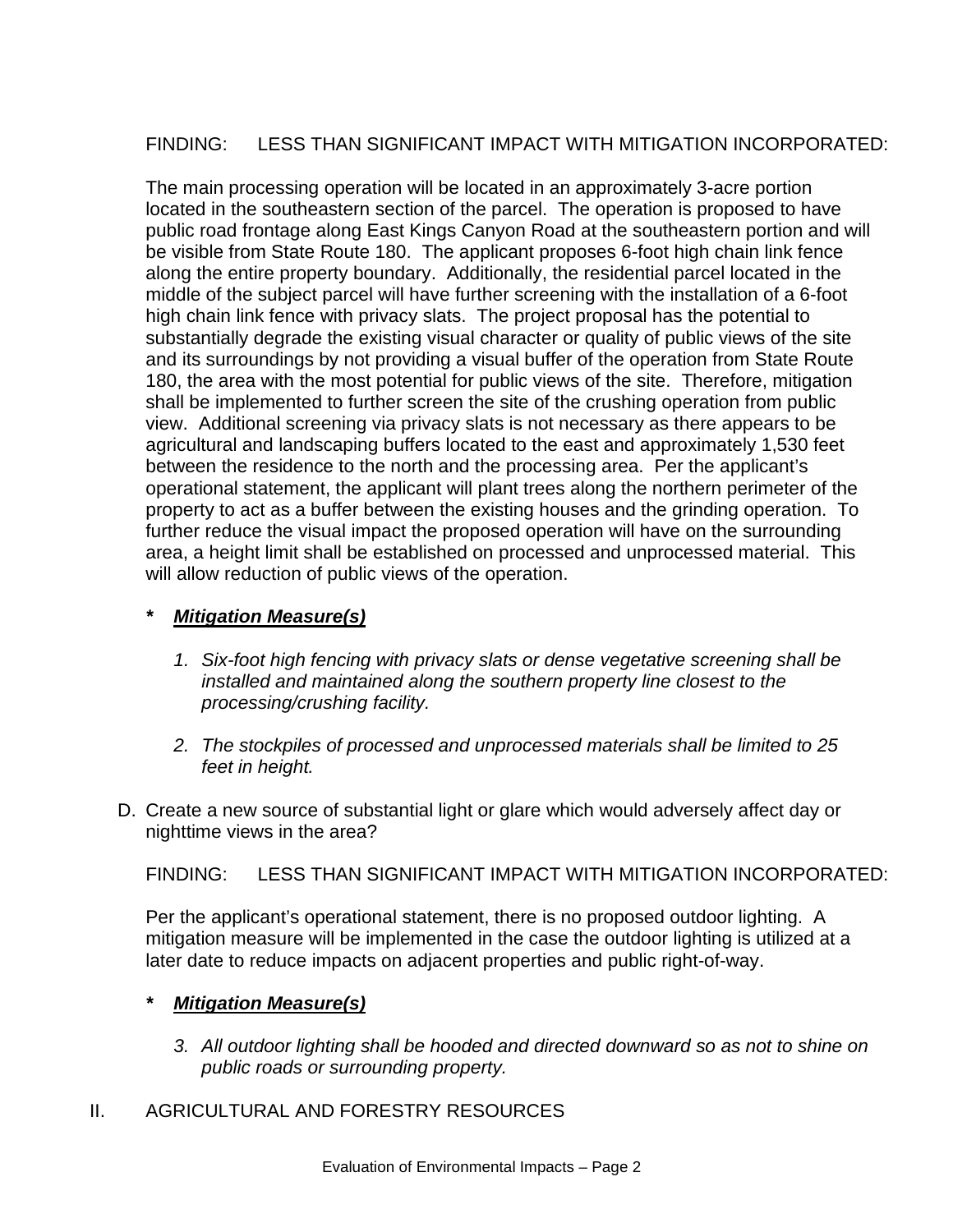In determining whether impacts to agricultural resources are significant environmental effects, lead agencies may refer to the California Agricultural Land Evaluation and Site Assessment Model (1997) prepared by the California Dept. of Conservation as an optional model to use in assessing impacts on agriculture and farmland. In determining whether impacts to forest resources, including timberland, are significant environmental effects, lead agencies may refer to information compiled by the California Department of Forestry and Fire Protection regarding the state's inventory of forest land, including the Forest and Range Assessment Project and the Forest Legacy Assessment project; and forest carbon measurement methodology in Forest Protocols adopted by the California Air Resources Board. Would the project:

- A. Convert Prime Farmland, Unique Farmland, or Farmland of Statewide Importance, as shown on the maps prepared pursuant to the Farmland Mapping and Monitoring Program of the California Resources Agency, to non-agricultural use; or
- B. Conflict with existing zoning for agricultural use, or a Williamson Act Contract?

FINDING: LESS THAN SIGNIFICANT IMPACT:

According to the Fresno County Important Farmland 2016 Map. Portions of the project site appear to be designated Prime Farmland and Unique Farmland. Aerial photographs of the project site suggest that the site has been utilized for agricultural cultivation in the past. More recent aerial photographs of the site indicate that the parcel is not utilized towards agricultural cultivation. The subject parcel is zoned AE-20 (Exclusive Agricultural, 20-acre minimum parcel size) and is not subject to a Williamson Act Contract. The proposed use is allowed subject to a discretionary land-use permit per the Fresno County Zoning Ordinance. Per the Applicant's Operational Statement, the northern portion of the parcel would be planted with fruit or nut trees. The majority of the subject site would be utilized towards the proposed operation. Although a loss of productive agricultural land may occur, the loss is not considered significant as recent aerial imagery of the site suggest that the site is not in agricultural production.

- C. Conflict with existing zoning for forest land, timberland or timberland zoned Timberland Production; or
- D. Result in the loss of forest land or conversion of forest land to non-forest use; or
- E. Involve other changes in the existing environment which, due to their location or nature, could result in conversion of Farmland to non-agricultural use or conversion of forest land to non-forest use?

FINDING: NO IMPACT:

The subject site is not zoned for forest land, timberland, or timberland zoned Timberland Production and will not result in the loss of forest land. The project will not result in the conversion of Farmland to non-agricultural use or conversion of forest land to non-forest use as the surrounding uses and underlying zone district will not change.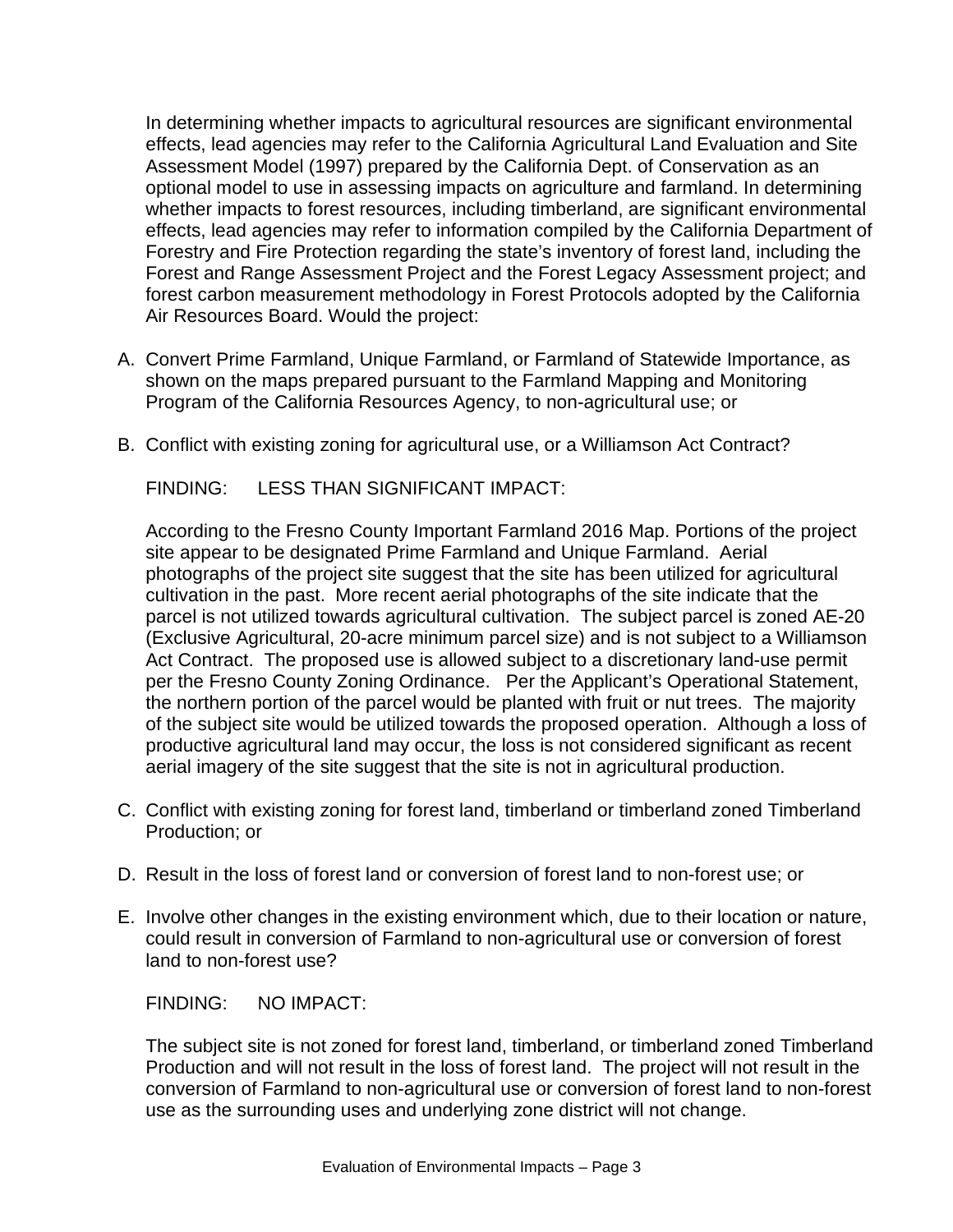# III. AIR QUALITY

Where available, the significance criteria established by the applicable air quality management district or air pollution control district may be relied upon to make the following determinations. Would the project:

- A. Conflict with or obstruct implementation of the applicable Air Quality Plan; or
- B. Would the project result in a cumulatively considerable net increase of any criteria pollutant for which the project region is non-attainment under a Federal or State ambient air quality standard?

FINDING: LESS THAN SIGNIFICANT IMPACT:

The subject application was reviewed by the San Joaquin Valley Air Pollution Control District (SJVAPCD). SJVAPCD did not express concern with the subject application. Although concerns were not expressed by the Air District, it should be noted that the project proposal would be subject to all criteria pollutant thresholds and regulations established under the SJVAPCD. Therefore the project is not in conflict with the applicable Air Quality Plan. As the proposal is a relocation of an existing operation, the criteria pollutants for the air may increase, but would not exceed conditions from the existing operation. Therefore, the increase in the immediate vicinity is less than significant.

- C. Expose sensitive receptors to substantial pollutant concentrations; or
- D. Result in other emissions (such as those leading to odors) adversely affecting a substantial number of people?

FINDING: LESS THAN SIGNIFICANT IMPACT WITH MITIGATION INCORPORATED:

The project proposal will involve the crushing and grinding of asphalt concrete, concrete and other inert materials, which has the potential to create dust. The use does have the ability to negatively impact surrounding properties and agricultural operations due to dust and could impact the public health and crop health/quality. A mitigation measure will be implemented to require the use of dust control measures to ensure limited dust creation from the proposed use.

# *\* Mitigation Measure(s)*

*1. The applicant shall apply water to the ground, raw materials, processing operation and processed materials to control dust. The operator of the use shall operate in such a manor as to reduce fugitive dust from the operation impacting adjacent properties. If regulations by the SJVAPCD and the use's operator's practices do not reduce the impact of dust on adjacent properties to a level less than other common farming activities in the area, the operator of the use may be required by the code enforcement section of the Fresno County Public Works and Planning Department and/or Department of Public Health to provide*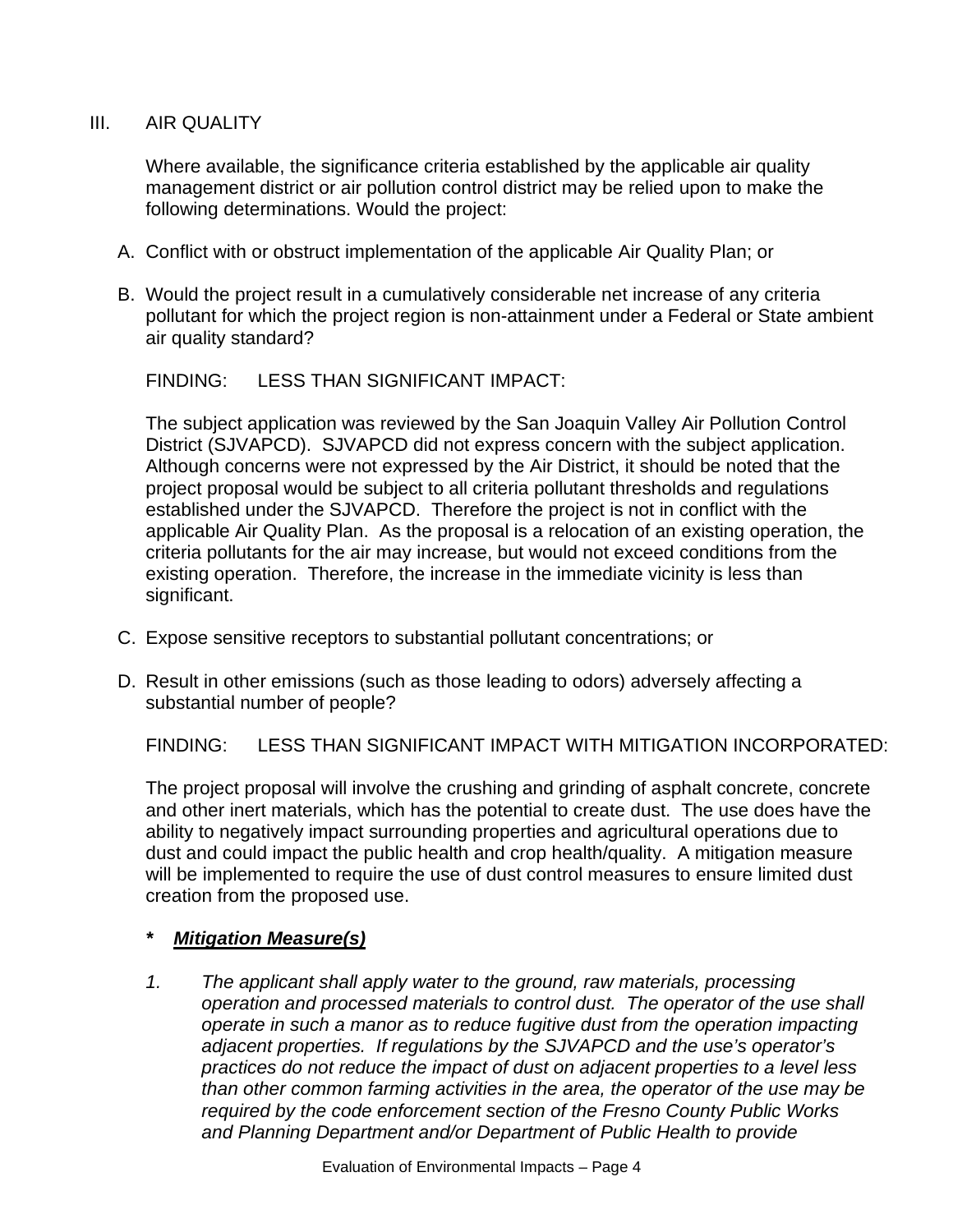*additional dust control measures so as to reduce the generation of dust and the potential drifting of dust on to neighboring parcels.*

# IV. BIOLOGICAL RESOURCES

Would the project:

A. Have a substantial adverse effect, either directly or through habitat modifications, on any species identified as a candidate, sensitive, or special-status species in local or regional plans, policies, or regulations, or by the California Department of Fish and Wildlife or U.S. Fish and Wildlife Service?

FINDING: NO IMPACT:

According to the California Natural Diversity Database (CNDDB), there are no reported occurrences of a special status species on or near the project site. Review of aerial images of the project site, the site has historically been utilized for agricultural cultivation and more recently has been cleared of vegetation and is utilized for equipment storage. Surrounding properties appear to be utilized for agricultural cultivation. Additionally, the project site is in close proximity of a State Route 180. In considering the project site's ground disturbance from its past and present use, surrounding ground disturbance from agricultural operations in the vicinity of the project site, the sites proximity to a major road in the form of State Route 180, and no reported occurrence of a special status species, the project appears to not have an adverse effect on any candidate or special status species.

- B. Have a substantial adverse effect on any riparian habitat or other sensitive natural community identified in local or regional plans, policies, regulations, or by the California Department of Fish and Wildlife or U.S. Fish and Wildlife Service; or
- C. Have a substantial adverse effect on state or federally-protected wetlands (including, but not limited to, marsh, vernal pool, coastal, etc.) through direct removal, filling, hydrological interruption, or other means?

FINDING: NO IMPACT:

According to the National Wetlands Inventory, the project site is not located on or near any identified wetlands. There are no riparian habitat or identified sensitive natural community. The project will not have an adverse effect on riparian habitats or wetlands.

D. Interfere substantially with the movement of any native resident or migratory fish or wildlife species or with established native resident or migratory wildlife corridors, or impede the use of native wildlife nursery sites?

FINDING: NO IMPACT: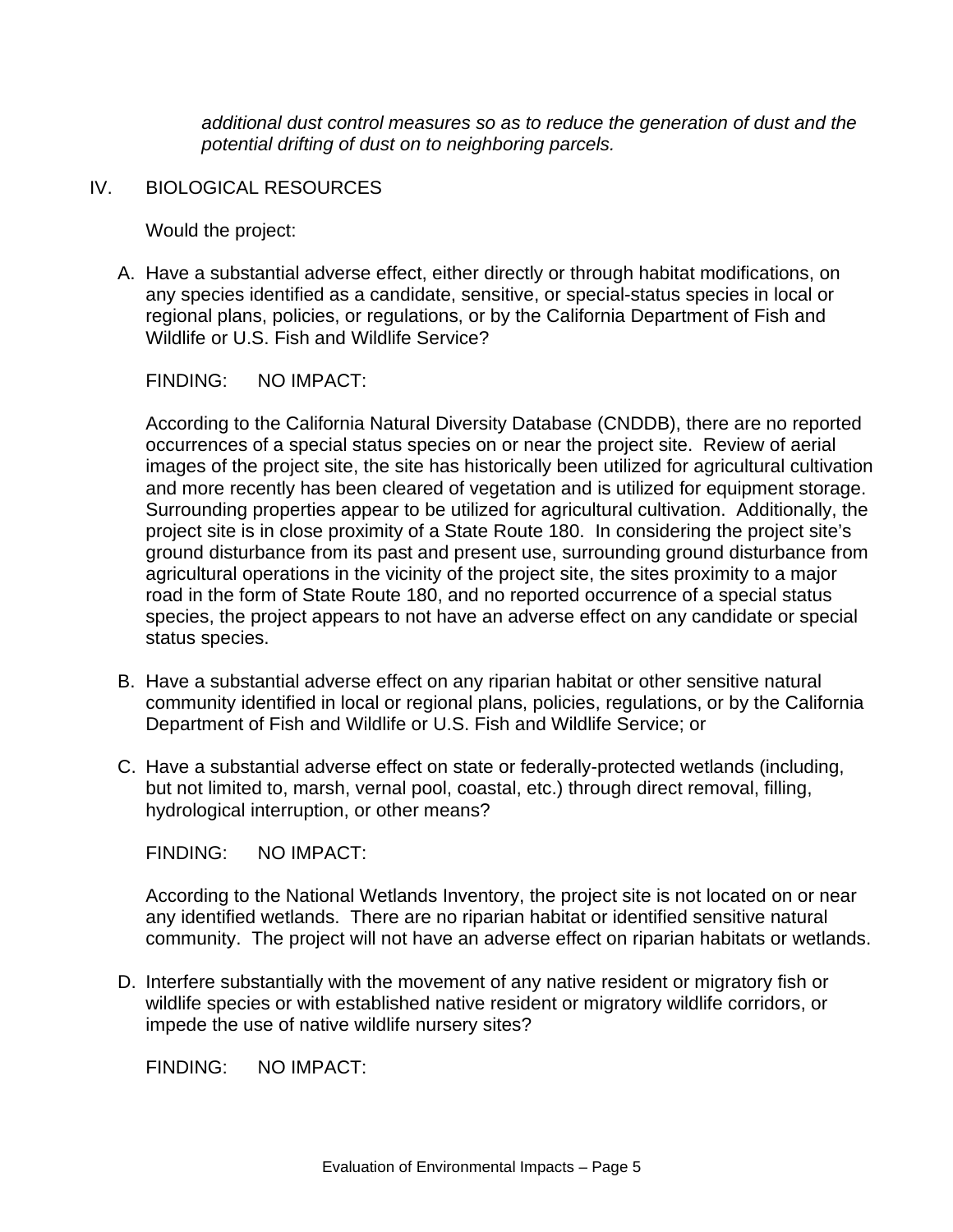There were no native resident or migratory wildlife corridor or native wildlife nursery site identified on or near the project site. The project will not interfere substantially with the movement of any native resident or migratory fish.

- E. Conflict with any local policies or ordinances protecting biological resources, such as a tree preservation policy or ordinance; or
- F. Conflict with the provisions of an adopted Habitat Conservation Plan, Natural Community Conservation Plan, or other approved local, regional, or state Habitat Conservation Plan?

FINDING: NO IMPACT:

There are no local policies or ordinances, or an adopted Habitat Conservation Plan, Natural Community Conservation Plan, or other approved local, regional, or state Habitat Conservation Plan that was identified from this analysis.

V. CULTURAL RESOURCES

Would the project:

- A. Cause a substantial adverse change in the significance of a historical resource pursuant to Section 15064.5; or
- B. Cause a substantial adverse change in the significance of an archaeological resource pursuant to Section 15064.5; or
- C. Disturb any human remains, including those interred outside of formal cemeteries?

FINDING: LESS THAN SIGNIFICANT IMPACT WITH MITIGATION INCORPORATED:

Per County records, the subject site is not located in area designated as being archeologically sensitive. Historically the project site has been utilized for agricultural cultivation and recently has been utilized for equipment storage. Existing improvements of the site include a building in the southwestern portion of the parcel. The Applicant is also proposing to construct a 10,125 square-foot office/shop building. In considering the past use of the site for agricultural purposes, the site has experienced ground disturbance and would have disturbed any historical, archaeological, or cultural resources. The site is not believed to contain any cultural resource, but a mitigation measure will be implemented in the event that cultural resources are unearthed during any ground disturbing activity related to project construction and operation.

# *\* Mitigation Measure(s)*

*1. In the event that cultural resources are unearthed during ground-disturbing activities, all work shall be halted in the area of the find. An Archeologist shall be called to evaluate the findings and make any necessary mitigation recommendations. If human remains are unearthed during ground-disturbing*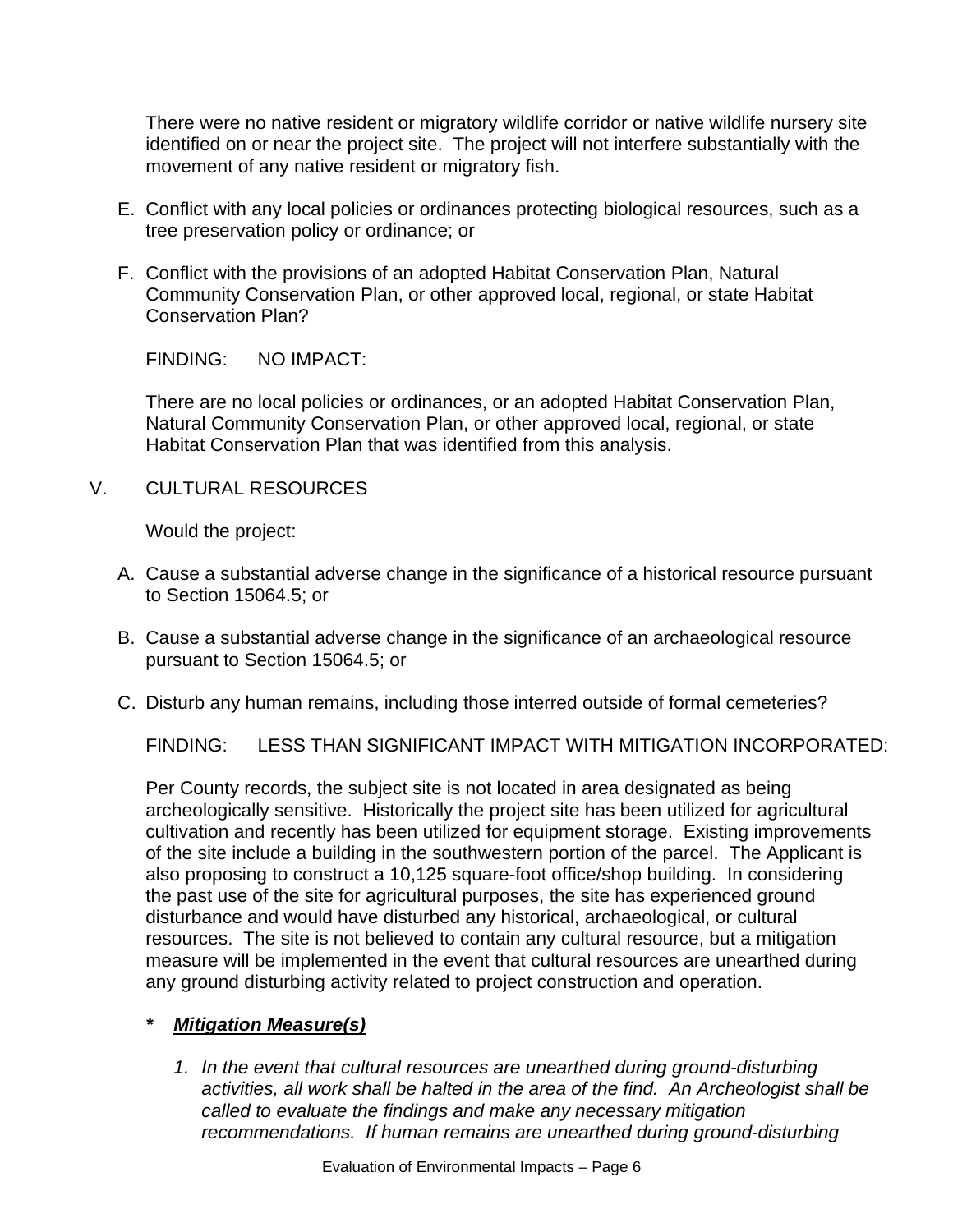*activities, no further disturbance is to occur until the Fresno County Sheriff-Coroner has made the necessary findings as to origin and disposition. All normal evidence procedures should be followed by photos, reports, video, etc. If such remains are determined to be Native American, the Sheriff-Coroner must notify the Native American Commission within 24 hours.* 

# VI. ENERGY

Would the project:

- A. Result in potentially significant environmental impact due to wasteful, inefficient, or unnecessary consumption of energy resources, during project construction or operation; or
- B. Conflict with or obstruct a state or local plan for renewable energy or energy efficiency?

FINDING: LESS THAN SIGNIFICANT IMPACT WITH MITIGATION INCORPORATED:

Per the Applicant's Operational Statement, the grinder and front loader would operate an average of four hours per operation day with other equipment related to the operation operating an average of two to three hours per operation day up to a maximum of ten days a month, with the proposed operation for processing to run between 7:00 AM and 5:00 PM. As the processing equipment is not anticipated to run during the entire hours or operation, significant environmental impacts related to energy consumption is not anticipated to occur as a result of the project. Due to the amount of running equipment and vehicles involved with the operation, a mitigation measure will be implemented to avoid idling of equipment related to the operation to the most possible extent to reduce wasteful, inefficient, or unnecessary consumption of energy resources.

There is a shop building existing on the property and a proposed office/shop building that will be utilized with the operation. The proposed office/shop building will be constructed to the most current building code which would take into account regulations and standards for energy efficiency.

Reviewing agencies and departments did not express concern with the proposal to indicate that the project would result in conflicts or obstruction of a state or local plan for renewable energy or energy efficiency.

#### *\* Mitigation Measure(s)*

*1. The idling of running equipment and vehicles related to the operation shall be avoided to the most possible extent to reduce wasteful, inefficient, or unnecessary consumption of energy resources.* 

#### VII. GEOLOGY AND SOILS

Would the project: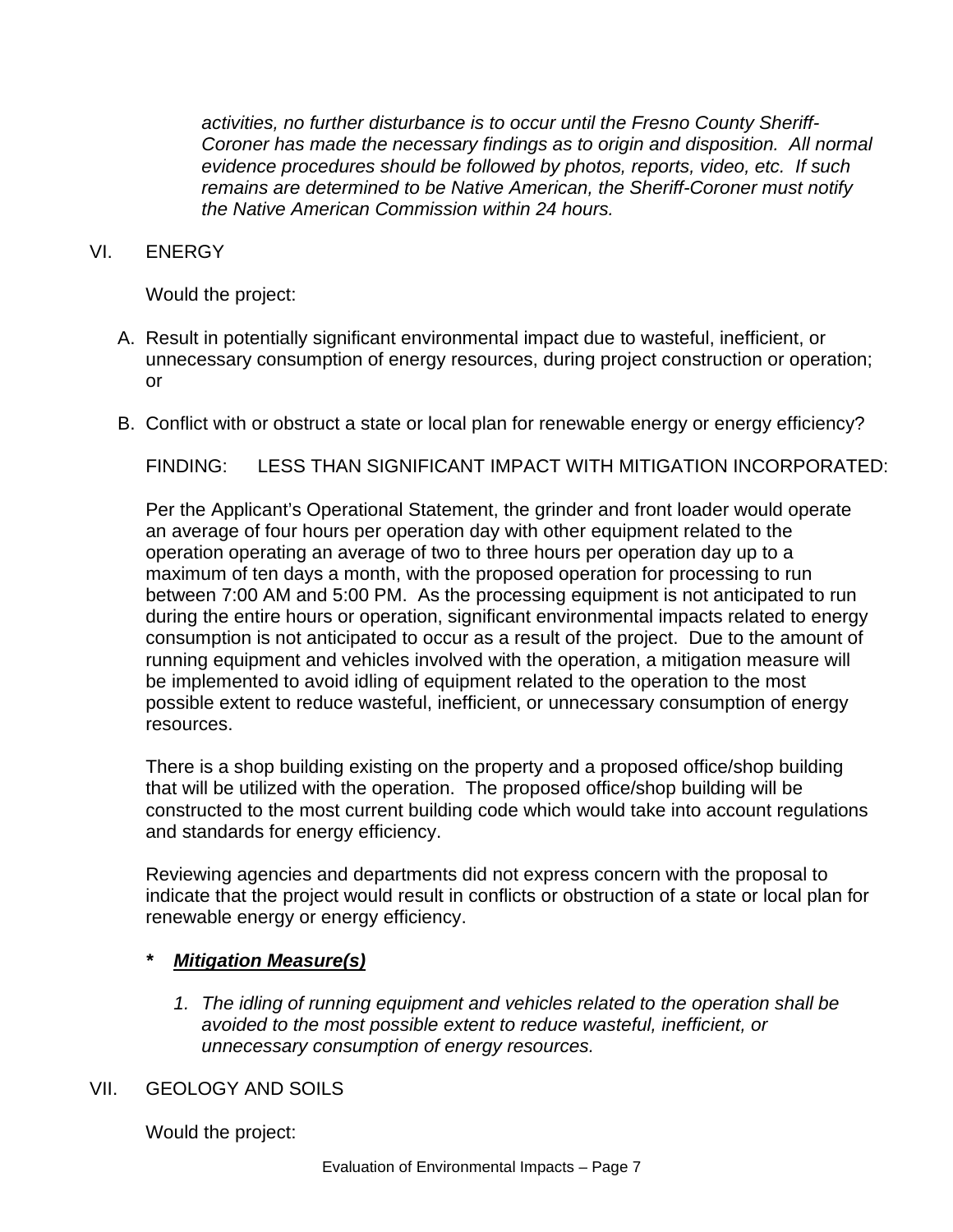- A. Directly or indirectly cause potential substantial adverse effects, including the risk of loss, injury, or death involving:
	- 1. Rupture of a known earthquake fault, as delineated on the most recent Alquist-Priolo Earthquake Fault Zoning Map issued by the State Geologist for the area or based on other substantial evidence of a known fault?

FINDING: NO IMPACT:

According to the California Earthquake Hazards Zone Application and Figure 9-3 of the Fresno County General Plan Background Report, the subject parcel is not located on or near any identified earthquake hazard zone.

- 2. Strong seismic ground shaking?
- 3. Seismic-related ground failure, including liquefaction?

FINDING: NO IMPACT:

According to Figure 9-5 of the Fresno County General Plan Background Report (FCGPBR), the subject site is not located in area designated as having a probabilistic seismic hazard. The project site is not expected to be subject to strong seismic ground shaking or seismic-related ground failure.

4. Landslides?

FINDING: NO IMPACT:

Per Figure 9-6 of the FCGPBR, the subject site is not subject to landslide hazards. Aerial images and photographs of the site suggest that the general terrain of the area is flat land utilized for agricultural purposes with little to no extreme changes in elevation to suggest the area would subject to landslides.

B. Result in substantial soil erosion or loss of topsoil?

FINDING: LESS THAN SIGNIFICANT IMPACT:

Per the submitted site plan, the project site will be improved with a 10,125 square-foot office/shop building which will result in the loss of topsoil equal to the square-footage of the building. Also, to be noted, there will be two distinct areas that will experience change from the proposal. A 12-foot high earthen berm will be developed to dampen noise between the crushing operation and the single-family residence located west and a stockpile area for unprocessed material. These two highlighted areas can potentially change the drainage patterns of the project site and result in soil erosion and ground coverage. In considering these changes, per County standards, an Engineered Grading and Drainage Plan may be required to address the proposed changes in environment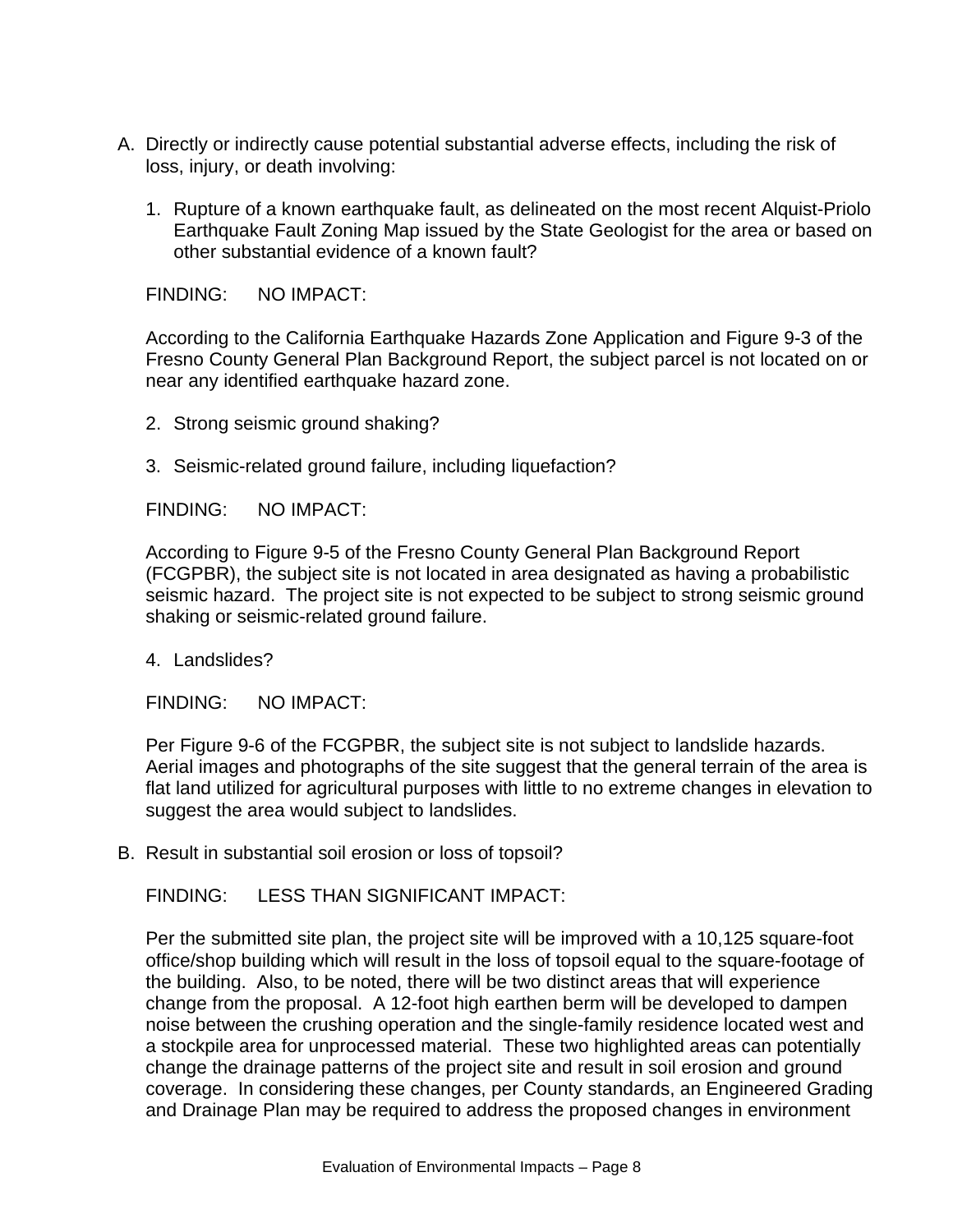thereby reducing impacts to soil erosion and loss of topsoil to a less than significant impact.

C. Be located on a geologic unit or soil that is unstable, or that would become unstable as a result of the project, and potentially result in on- or off-site landslide, lateral spreading, subsidence, liquefaction, or collapse?

FINDING: NO IMPACT:

Reviewing agencies and departments did not identify any geologic unit or soil that would become unstable as a result of the project or potentially result in on- or off-site landslide, lateral spreading, subsidence, liquefaction, or collapse.

D. Be located on expansive soil as defined in Table 18-1-B of the Uniform Building Code (1994), creating substantial direct or indirect risks to life or property?

FINDING: NO IMPACT:

According to Figure 7-1 of the Fresno County General Plan Background Report, the project site is not located near areas where soils exhibit moderately high to high expansion potential.

E. Have soils incapable of adequately supporting the use of septic tanks or alternative waste water disposal systems where sewers are not available for the disposal of waste water?

FINDING: LESS THAN SIGNIFICANT IMPACT:

The Department of Public Health, Environmental Health Division has reviewed the subject application, and determined that the subject parcel can accommodate the sewage disposal system and expansion area meeting the mandatory setbacks and policy requirements as established with the implementation of the Fresno County Tier 2 Local Area Management Plan (LAMP), onsite wastewater treatment system (OWTS) policy and California Plumbing Code. The onsite sewage disposal system shall be installed under permit and inspection by the Department of Public Works and Planning, Building and Safety Section. No other reviewing agency or department expressed concern with the application to indicate that soils of the subject parcel would be incapable of adequately supporting the use of septic tanks or alternative wastewater disposal systems.

F. Directly or indirectly destroy a unique paleontological resource or site or unique geologic feature?

FINDING: NO IMPACT:

There were no paleontological resource or unique geologic feature identified on the subject parcel.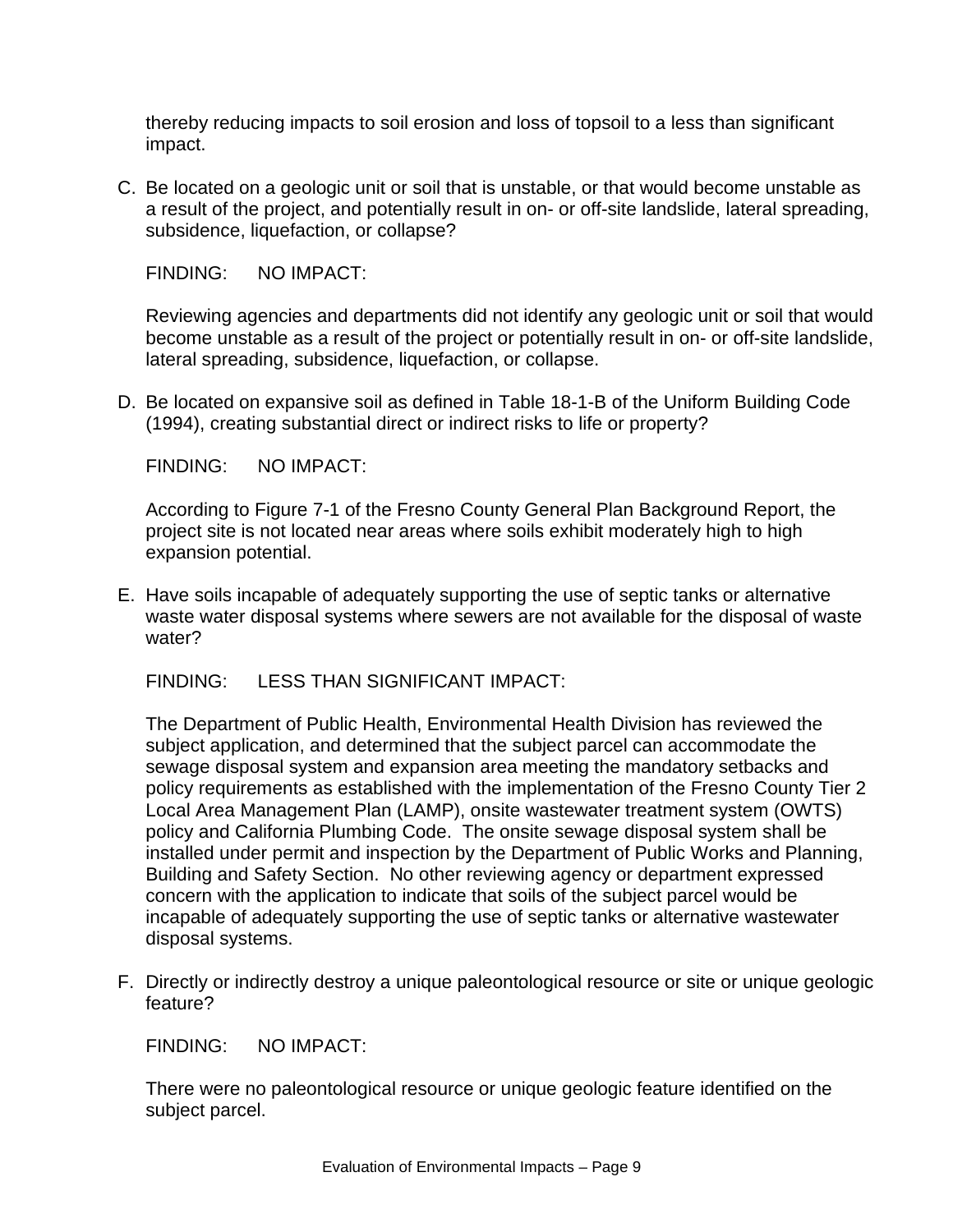# VIII. GREENHOUSE GAS EMISSIONS

Would the project:

- A. Generate greenhouse gas emissions, either directly or indirectly, that may have a significant impact on the environment; or
- B. Conflict with an applicable plan, policy or regulation adopted for the purpose of reducing the emissions of greenhouse gases?

FINDING: LESS THAN SIGNIFICANT IMPACT:

A Greenhouse Gas Emissions Analysis dated December 4, 2019 was prepared by LSA for the project proposal. Greenhouse Gas (GHG) emissions were estimated utilizing the California Emissions Estimator Model (CalEEMod). Estimated construction GHG emissions resulting from the project are 60.77 metric tons of CO2e. Operational GHG emissions are estimated to be 451.6 CO2e metric tons per year. The Study references suggested thresholds from the San Joaquin Valley Air Pollution Control District (SJVAPCD) *Guidance for Valley Land-Use Agencies in Addressing GHG Emission Impacts for New Projects Under CEQA* (Guide)*,* a project would be considered less than significant if a project meets any of the following criteria: is exempt from CEQA requirements; complies with an approved GHG emissions reduction plan or GHG mitigation program or implements Best Performance Standards (BPS). Additionally, projects that demonstrate the GHG emissions would be reduced or mitigated by at least 29 percent compared to Business-as-Usual (BAU), including GHG emission reductions achieved since the 2002-2004 baseline period, would be considered less than significant. The study determined that the project proposal is not subject to the criteria established under SJVAPCD's Guide as the project is not exempt from CEQA, specific BPS from the Guide would not be applicable for the project, and based on project specifics would generate limited employee and vendor vehicle trips and would have a small building construction footprint where a BAU analysis would not be applicable. The analysis states that due to the absence of other local or regional Climate Action Plans, the proposed project was analyzed for consistency with the goals of Assembly Bill 32 (AB 32) and the AB 32 Scoping Plan. The study identifies additional regulations including Senate Bill 32 (SB 32) and Assembly Bill 197 (AB 197) which provides additional reduction standards and regulations. Additional identified State regulations and standards which require compliance for GHG reductions include California Model Water Efficient Landscape Ordinance and Pavley II (LEV III) Advanced Clean Cars Program. The study concludes that the proposed project would comply with existing State regulations adopted to achieve the overall GHG emissions reduction goals identified in AB 32 and would be consistent with applicable plans and programs designed to reduce GHG emissions. Therefore, based on the estimated emissions and conclusions drawn in the analysis, the project will have a less than significant impact on greenhouse gas emissions.

# VIII. HAZARDS AND HAZARDOUS MATERIALS

Would the project: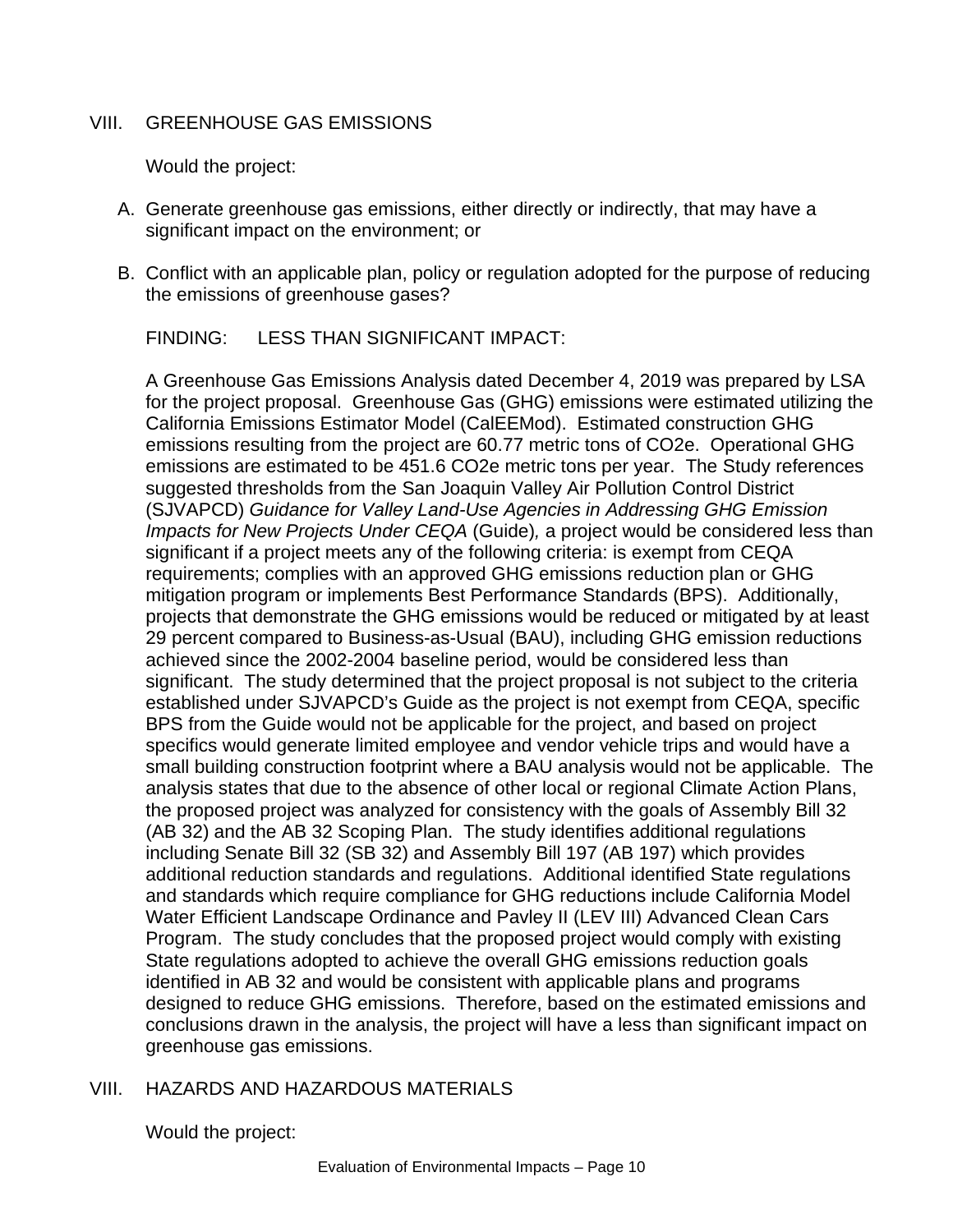- A. Create a significant hazard to the public or the environment through the routine transport, use, or disposal of hazardous materials; or
- B. Create a significant hazard to the public or the environment through reasonably foreseeable upset and accident conditions involving the release of hazardous materials into the environment?

FINDING: NO IMPACT:

Reviewing agencies and departments of the subject application and did not indicate that the project proposal would result in transportation, use, or disposal of hazardous materials or waste. No concerns were expressed to indicate that the project would create a significant hazard to the public or the environment through an upset or accidental condition involving the release of hazardous materials into the environment. Specifically, the Department of Public Health, Environmental Health Division and the San Joaquin Valley Air Pollution Control District reviewed the project and did not express concerns with the proposal to indicate that the project would be handling hazardous materials or waste that would negatively impact the surrounding area.

C. Emit hazardous emissions or handle hazardous or acutely hazardous materials, substances, or waste within one-quarter mile of an existing or proposed school?

FINDING: NO IMPACT:

The project proposal is not located within one-quarter mile of an existing or proposed school.

D. Be located on a site which is included on a list of hazardous materials sites compiled pursuant to Government Code Section 65962.5 and, as a result, would it create a significant hazard to the public or the environment?

FINDING: NO IMPACT:

According to the NEPAssist Web Application, the project site is not located on or near any listed hazardous materials site and would not create a significant hazard to the public or environment.

E. For a project located within an airport land use plan or, where such a plan has not been adopted, within two miles of a public airport or public use airport, would the project result in a safety hazard or excessive noise for people residing or working in the project area?

FINDING: NO IMPACT:

The project site is not located within an airport land use plan and not within two miles of a public airport or public use airport.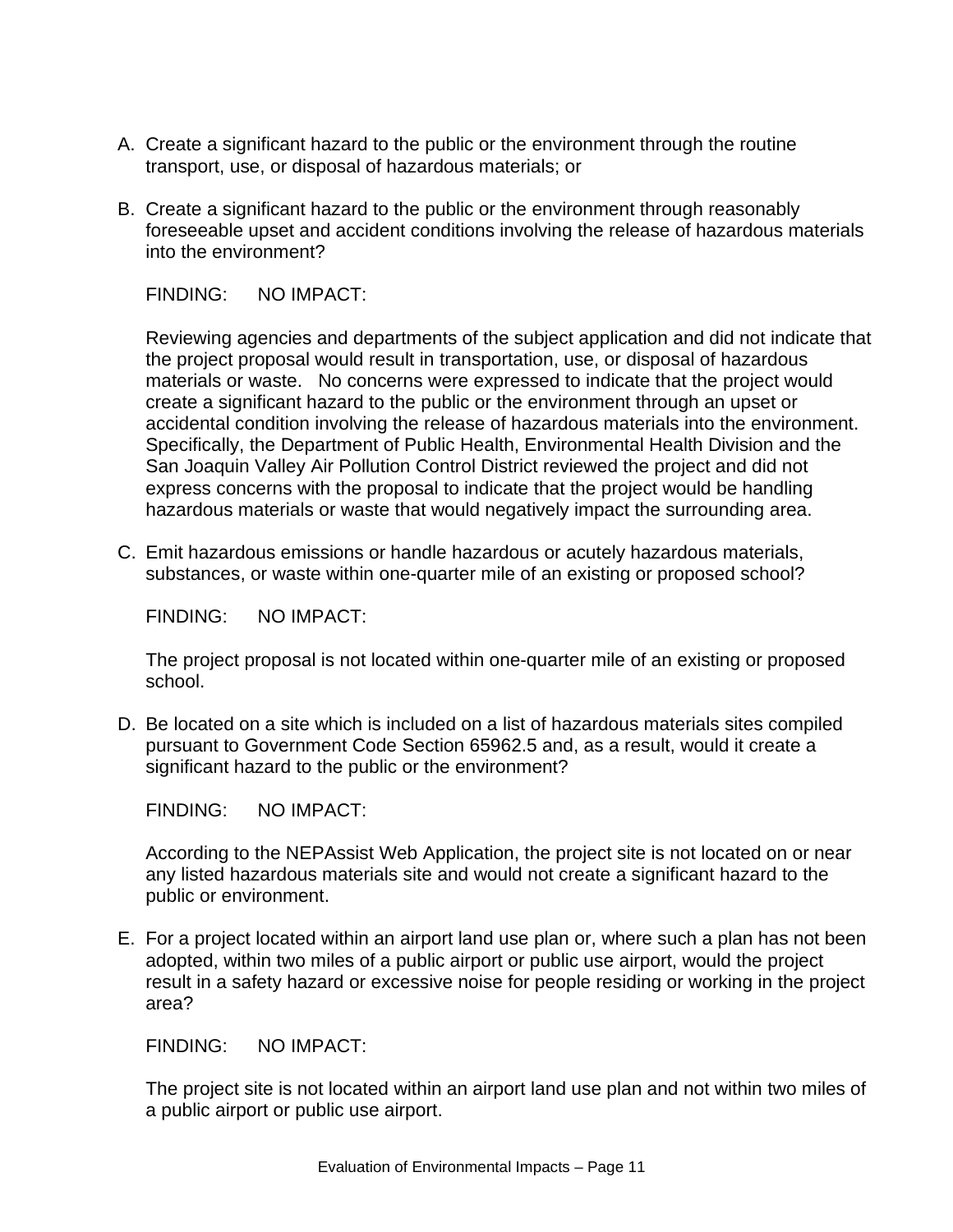- F. Impair implementation of or physically interfere with an adopted emergency response plan or emergency evacuation plan; or
- G. Expose people or structures, either directly or indirectly, to a significant risk of loss, injury or death involving wildland fires?

FINDING: NO IMPACT:

Reviewing agencies and departments did not express concern that the project proposal would result in impairing implementation of or physically interfering with an adopted emergency response plan or emergency evacuation plan.

According to the 2007 Fire Hazard Severity Zones in LRA Map for Fresno County, the project site is not located on or near any moderate to very high fire hazard severity zones. Therefore the project would not expose people or structures, either directly or indirectly, to a significant risk of loss, injury, or death involving wildland fires.

#### X. HYDROLOGY AND WATER QUALITY

Would the project:

- A. Violate any water quality standards or waste discharge requirements or otherwise substantially degrade surface or ground water quality; or
- B. Substantially decrease groundwater supplies or interfere substantially with groundwater recharge such that the project may impede sustainable groundwater management of the basin?

FINDING: LESS THAN SIGNIFICANT IMPACT:

Per the Applicant's Operational Statement, an estimated 12,000 gallons per day of water is the anticipated maximum usage for the proposed operation. The Applicant has indicated that the site will utilize a water truck for dust control measures. Water will be supplied for the water truck from the existing onsite agricultural well. The Water and Natural Resources Division reviewed the project proposal and did not indicate that the project would violate any water quality standards or waste discharge requirements or otherwise substantially degrade surface or ground water quality. The Water and Natural Resources Division also determined that based on the estimated water usage, the project would not substantially decrease groundwater supplies or interfere with groundwater recharge. Therefore, a less than significant impact is seen based on the determination that the proposed water usage will not have an adverse impact on groundwater supplies.

- C. Substantially alter the existing drainage pattern of the site or area, including through the alteration of the course of a stream or river or through the addition of impervious surfaces, in a manner which would result in substantial erosion or siltation on or off site?
	- 1. Result in substantial erosion or siltation on- or off-site;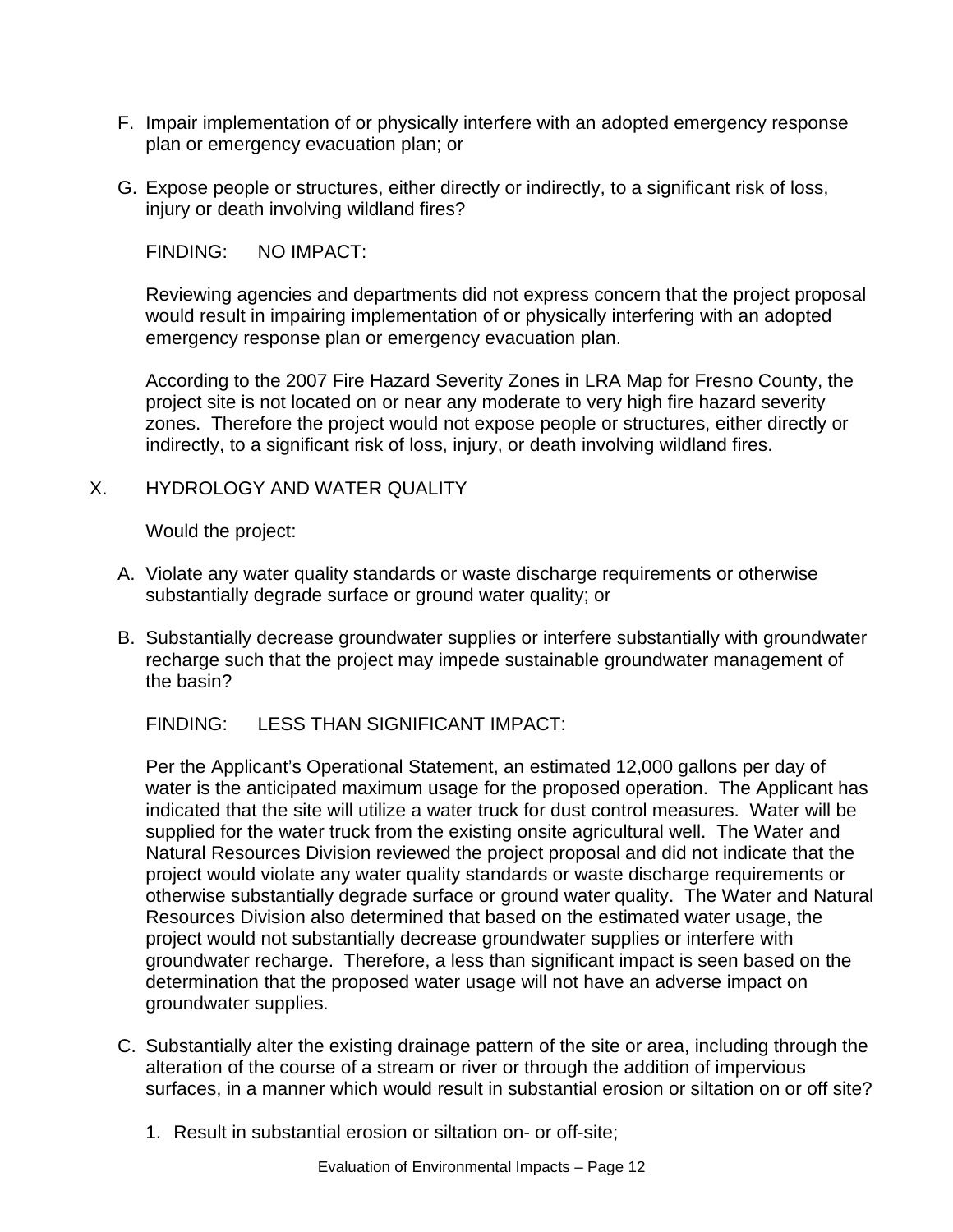2. Substantially increase the rate or amount of surface runoff in a manner which would result in flooding on- or offsite?

FINDING: LESS THAN SIGNIFICANT IMPACT:

According to Figure 7-3 of the Fresno County General Plan Background Report (FCGPRBR), the subject site is not located on or near identified erosion hazard areas. According to the National Wetlands Inventory (NWI), the subject site is not located on any identified wetlands. The project proposal would result in changes to the terrain of the parcel, which could result in additional erosion of the site or increase the rate or amount of surface runoff. Although an increase in the instances could occur, the Development Engineering Section of the Fresno County Department of Public Works and Planning would require an Engineered Grading and Drainage Plan and grading permit to show how storm water runoff generated by the proposed development will be handled without adversely impacting adjacent properties or the environment. With compliance of County standards, a less than significant impact is seen on the possible erosion and increased rate or amount of surface runoff that could be generated by the proposed project.

3. Create or contribute runoff water which would exceed the capacity of existing or planned stormwater drainage systems or provide substantial additional sources of polluted runoff?

FINDING: LESS THAN SIGNIFICANT IMPACT:

The project proposal has the potential to contribute additional runoff water that could become polluted from the processed materials. As there are no existing or planned stormwater drainage systems that service the parcel, the runoff per County standards should be confined to the subject parcel and not cross any adjacent property lines. Therefore, a less than significant impact is seen with compliance with County standards.

4. Impede or redirect flood flows?

FINDING: NO IMPACT:

According to FEMA FIRM Panel 2155H, the parcel is not subject to flooding from the 100-year storm. Therefore, the project would not impede or redirect flood flows.

D. In flood hazard, tsunami, or seiche zones, risk release of pollutants due to project inundation?

FINDING: LESS THAN SIGNIFICANT IMPACT:

Per FEMA FIRM Panel 2155H, the project parcel is not subject to flooding from the 100 year storm, therefore the project would have little to no impact regarding the risk of release of pollutants due to project inundation from a flood hazard. However, according to Figure 9-8 of the Fresno County General Plan Background Report (FCGPBR), the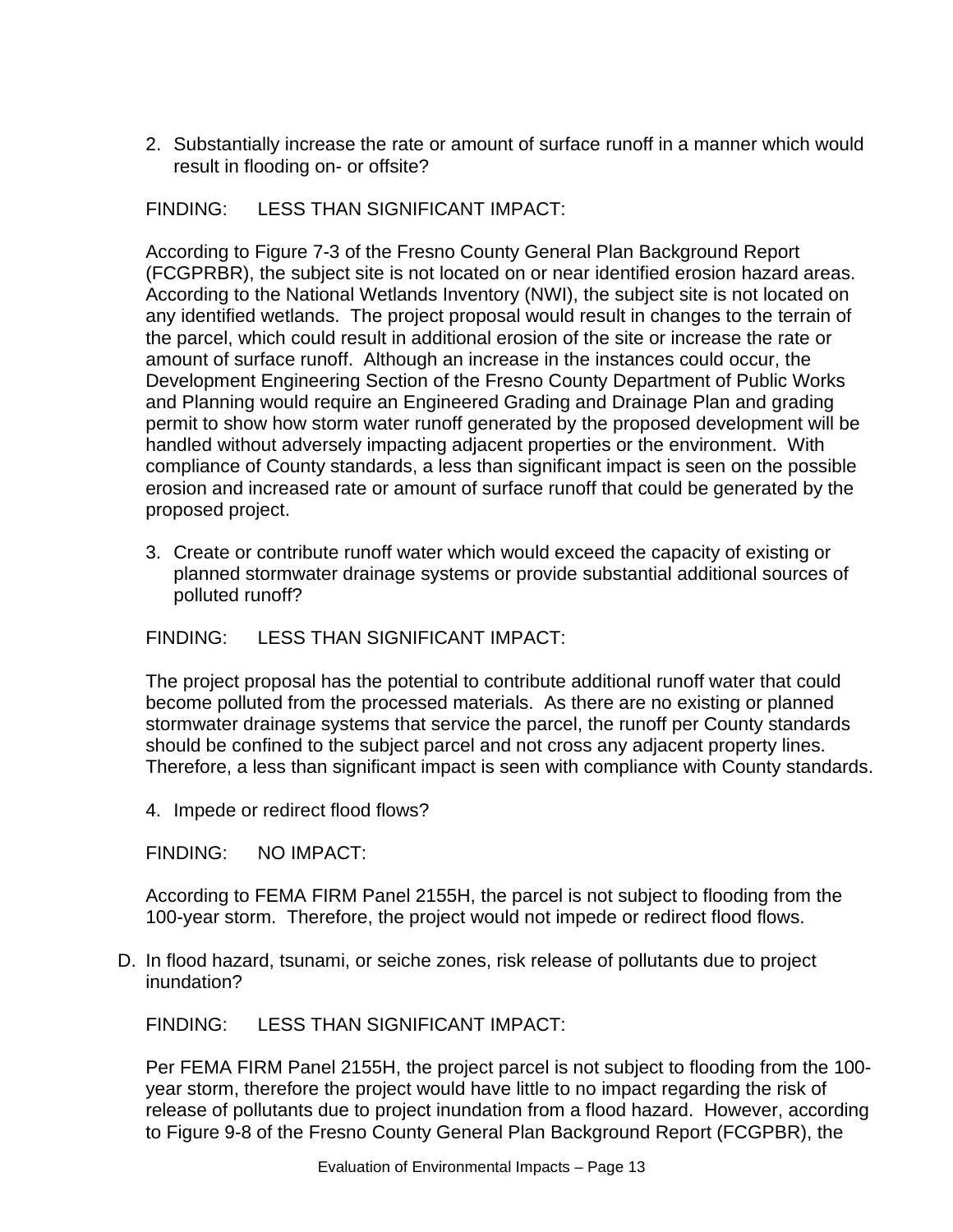subject site could be subject to flood inundation from dam failure. Although there is the risk release of pollutants in the event that a dam failure were to occur, the event is unlikely to occur. The project site is not located on or near any body of water to indicate increased risk from a tsunami or seiche.

E. Conflict with or obstruct implementation of a water quality control plan or sustainable groundwater management plan?

FINDING: NO IMPACT:

Reviewing agencies and departments did not express concern with the project proposal to indicate that the project would conflict with or obstruct implementation of a water quality control plan or sustainable groundwater management plan.

XI. LAND USE AND PLANNING

Would the project:

A. Physically divide an established community?

FINDING: NO IMPACT:

The project site is located in a mainly agricultural area north of State Route 180. The project does not physically divide an established community.

B. Cause a significant environmental impact due to a conflict with any land use plan, policy, or regulation adopted for the purpose of avoiding or mitigating an environmental effect?

FINDING: LESS THAN SIGNIFICANT IMPACT:

The subject parcel is designated as Agricultural in the Fresno County General Plan. The Policy Planning Section of the Department of Public Works and Planning has identified policies related to proposed uses in the Agricultural land use designation.

General Plan Policy LU-A.3 states that the County may allow by discretionary permit in areas designated as Agricultural, special agricultural uses and agriculturally-related activities, including value-added processing facilities, and certain non-agricultural uses listed in Table LU-3. Approval of these and similar uses in areas designated as Agricultural shall be subject to the following criteria:

Criteria "a" states that the use shall provide a needed service to the surrounding agricultural area which cannot be provided more efficiently within urban areas or which requires location in a non-urban area because of unusual site requirements or operational characteristics.

• The proposed use requires location in either non-urban areas or in industrial designated area due to the operational characteristics involved which could possible noise and air quality impacts that would negatively impact residential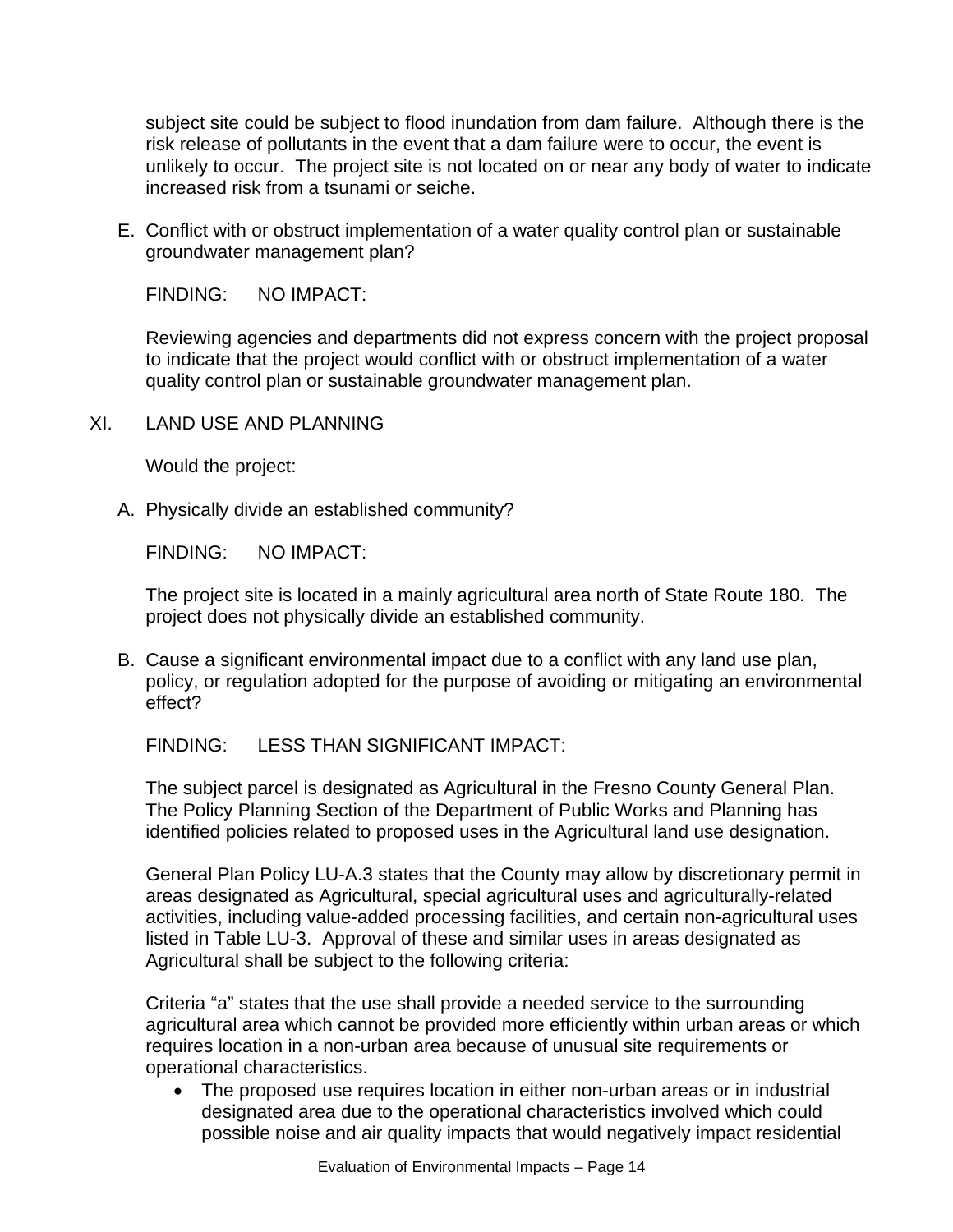uses that could be located in close proximity of the site if it were situated towards the more densely populated areas.

Criteria "b" states that the use should not be sited on productive agricultural lands if less productive land is available in the vicinity.

• Per the 2016 Important Farmlands Map, portions of the project site are designated for Prime Farmland or Unique Farmland. Recent aerial images of the project site indicate that the site is not utilized for agricultural cultivation. As the site has not been recently farmed, the land could be considered as being less productive agricultural land. Surrounding properties are mostly utilized for agricultural production, therefore there is likely no less productive land in the vicinity of the project site.

Criteria "c" states that the operational or physical characteristics of the use shall not have a detrimental impact on water resources or the use or management of surrounding properties within at least one-quarter (1/4) mile radius.

• Based on the Applicant's Operational Statement, the project proposal will utilize a maximum usage of 12,000 gallons per day. Agency and departmental review of the proposed water usage did not return concerns about the estimated water usage to indicate that the project will have a detrimental impact on water resources.

Criteria "d" states that a probable workforce should be located nearby or be readily available.

• The project site is located in close proximity to State Route 180 and has access to the City of Fresno and the City of Sanger. Both are population centers that would provide a probable workforce for the proposed use.

Criteria "e" states that for proposed agricultural commercial center uses the following additional criteria shall apply:

- 1. Commercial uses should be clustered in centers instead of single uses.
- 2. To minimize proliferation of commercial centers and overlapping of trade areas, commercial centers should be located a minimum of four (4) miles from any existing or approved agricultural or rural residential commercial center of designated commercial area of any city or unincorporated community.
- 3. New commercial uses should be located within or adjacent to existing centers.
- 4. Sites should be located on a major road serving the surrounding area.
- 5. Commercial centers should not encompass more than one-quarter (1/4) mile of road frontage, or one eighth (1/8) mile if both sides of the road are involved, and should not provide potential for developments exceeding ten (10) separate business activities, exclusive of caretakers' residences.

In regard to Criteria "e", the project proposal is not being considered under an agricultural commercial center, therefore the additional criteria would not apply to the application.

Criteria "f" states for proposed value-added agricultural processing facilities, the evaluation under criteria "a", shall consider the service requirements of the use and the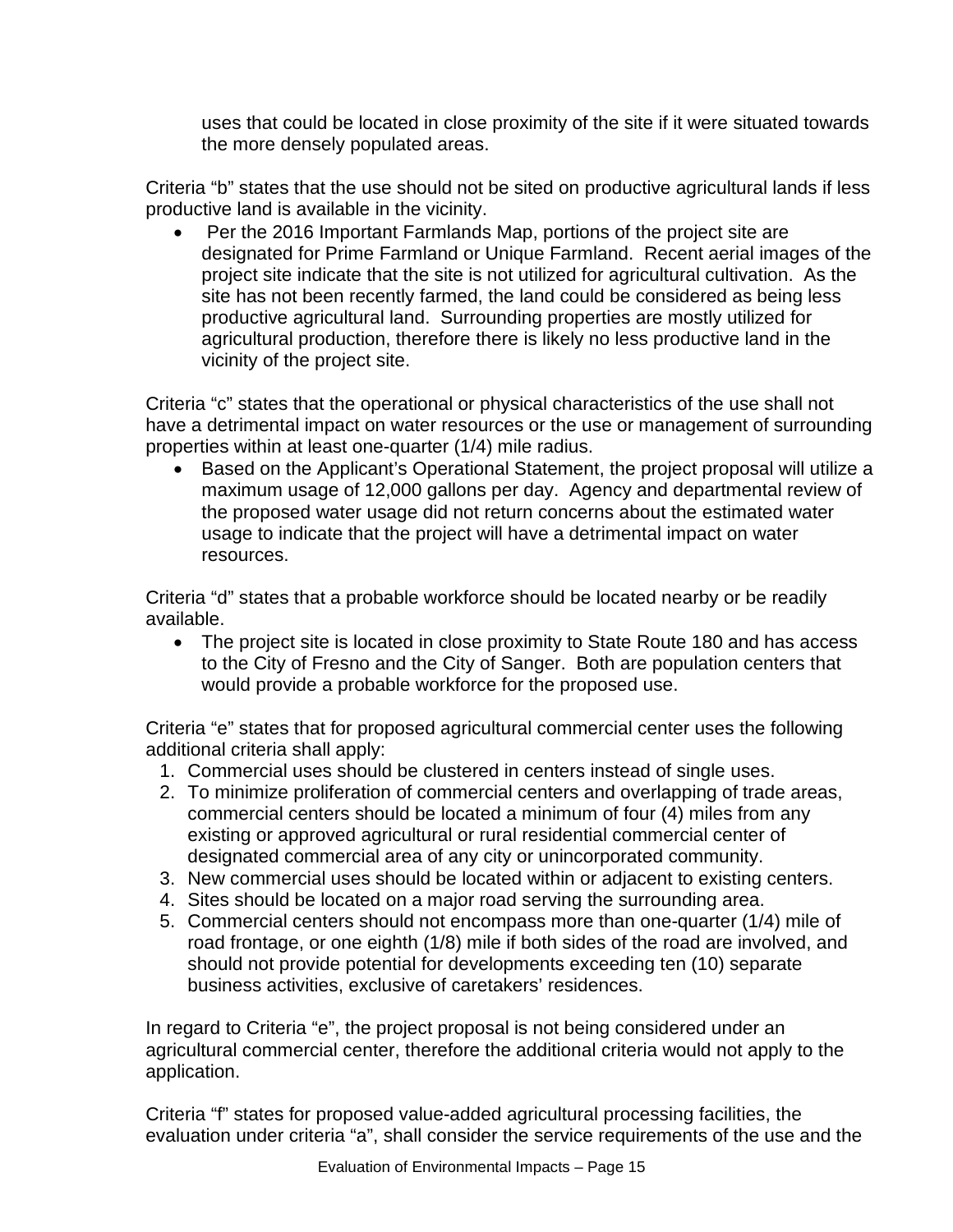capability and capacity of cities and unincorporated communities to provide the required services.

• The project proposal is not for a value-added agricultural processing facility.

Criteria "h" states that when approving a discretionary permit for an existing commercial use, the criteria listed shall apply except for LU-A.3b, e2, e4, and e5. General Plan Policy LU-A.12 states that in adopting land use policies, regulations and programs, the County shall seek to protect agricultural activities from encroachment of incompatible land uses.

• The proposal is not to approve an existing commercial use.

General Plan Policy LU-A.13 states that the County shall protect agricultural operations from conflicts with nonagricultural uses by requiring buffers between proposed nonagricultural uses and adjacent agricultural operations.

• Per the Applicant's submitted site plan, the unprocessed material stockpile will be located approximately 60 feet west from the nearest property line that is utilized for agricultural production. The grinding equipment is proposed to be approximately 150 feet west of the property line. The Applicant also proposes to have a 6-foot high chain-link fence along the property line to further establish the boundary between the subject property and neighboring property. In considering the amount of space between the stockpile area and the neighboring property line, there appears to be enough buffer between the proposed use and adjacent agricultural operation.

General Plan Policy LU-A.14 states that the County shall ensure that the review of discretionary permits includes an assessment of the conversion of productive agricultural land and that mitigation be required where appropriate.

The subject parcel is designated Agricultural in the Fresno County General Plan and is not enrolled in the Williamson Act Program. The Fresno County Department of Agriculture has reviewed the application and requires that the Applicant acknowledge the County's "Right to Farm" Ordinance. No further assessment of the conversion of agricultural land was required from reviewing agencies and departments.

General Plan Policy PF-C.17 states that the County shall, prior to consideration of any discretionary project related to land use, undertake a water supply evaluation. The evaluation shall include the following:

- a. A determination that the water supply is adequate to meet the highest demand that could be permitted on the lands in questions. If surface water is proposed, it must come from a reliable source and the supply must be made "firm" by water banking or other suitable arrangement. If groundwater is proposed, a hydrogeologic investigation may be required to confirm the availability of water in amounts necessary to meet project demand. If the lands in question lie in an area of limited groundwater, a hydrogeologic investigation shall be required.
- b. A determination of the impact that use of the proposed water supply will have on other water users in Fresno County. If use of surface water is proposed, its use must not have a significant negative impact on agriculture or other water users within Fresno County. If use of groundwater is proposed, a hydrogeologic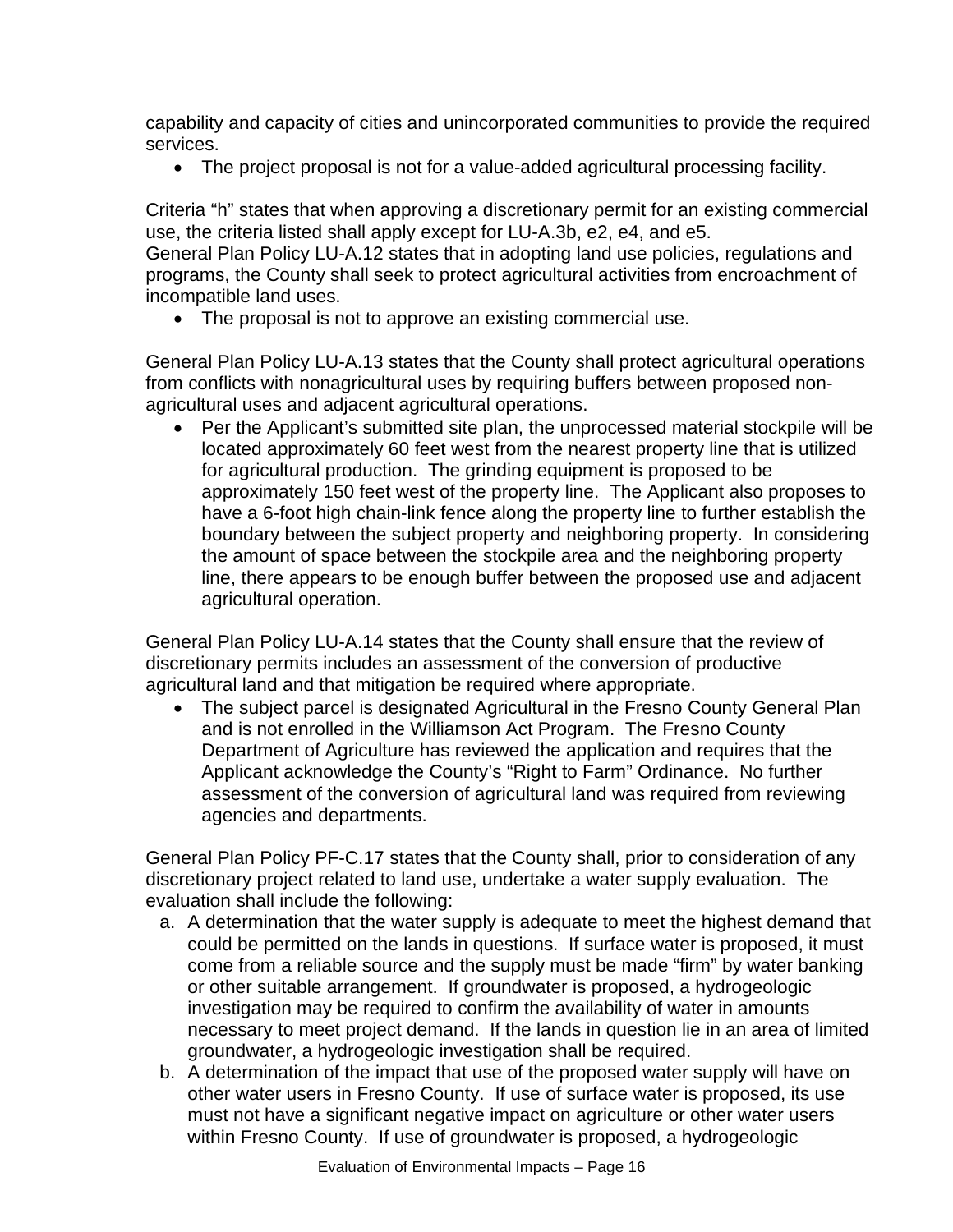investigation may be required. If the lands in question lie in an area of limited groundwater, a hydrogeologic investigation shall be required. Should the investigation determine that significant pumping-related physical impacts will extend beyond the boundary of the property in question, those impacts shall be mitigated.

In regard to General Plan Policy PF-C.17, reviewing agencies and departments did not require the need for a water supply evaluation. The Applicant, per their Operational Statement, estimates a maximum of 12,000 gallons of water per day supplied by an agricultural well to serve the proposed use. The Water and Natural Resources Division did not express concern with the estimated water usage, nor indicate that need for a water supply evaluation.

# XII. MINERAL RESOURCES

Would the project:

- A. Result in the loss of availability of a known mineral resource that would be of value to the region and the residents of the state; or
- B. Result in the loss of availability of a locally-important mineral resource recovery site delineated on a local General Plan, Specific Plan or other land use plan?

FINDING: NO IMPACT:

Per Figure 7-7 and 7-8 of the Fresno County General Plan Background Report, the subject site is not located on or near any identified mineral resource locations or principal mineral producing locations. Therefore, the project will not result in the loss of availability of a known mineral resources or mineral resource recovery site.

# XIII. NOISE

Would the project result in:

- A. Generation of a substantial temporary or permanent increase in ambient noise levels in the vicinity of the project in excess of standards established in the local general plan or noise ordinance, or applicable standards of other agencies; or
- B. Generation of excessive ground-borne vibration or ground-borne noise levels?

FINDING: LESS THAN SIGNIFICANT IMPACT WITH MITIGATION INCORPORATED:

The proposed operation has the potential to increase noise levels in excess of Fresno County Noise Ordinance. An Acoustical Analysis dated October 30, 2018 (Revised March 19, 2020) was prepared by WJV Acoustics (WJVA) for the project proposal. The Fresno County Noise Ordinance establishes maximum permittable noise levels and was utilized by the Acoustical Analysis as a threshold for noise level measurements. The analysis measured noise levels produced from the grinder equipment and hammer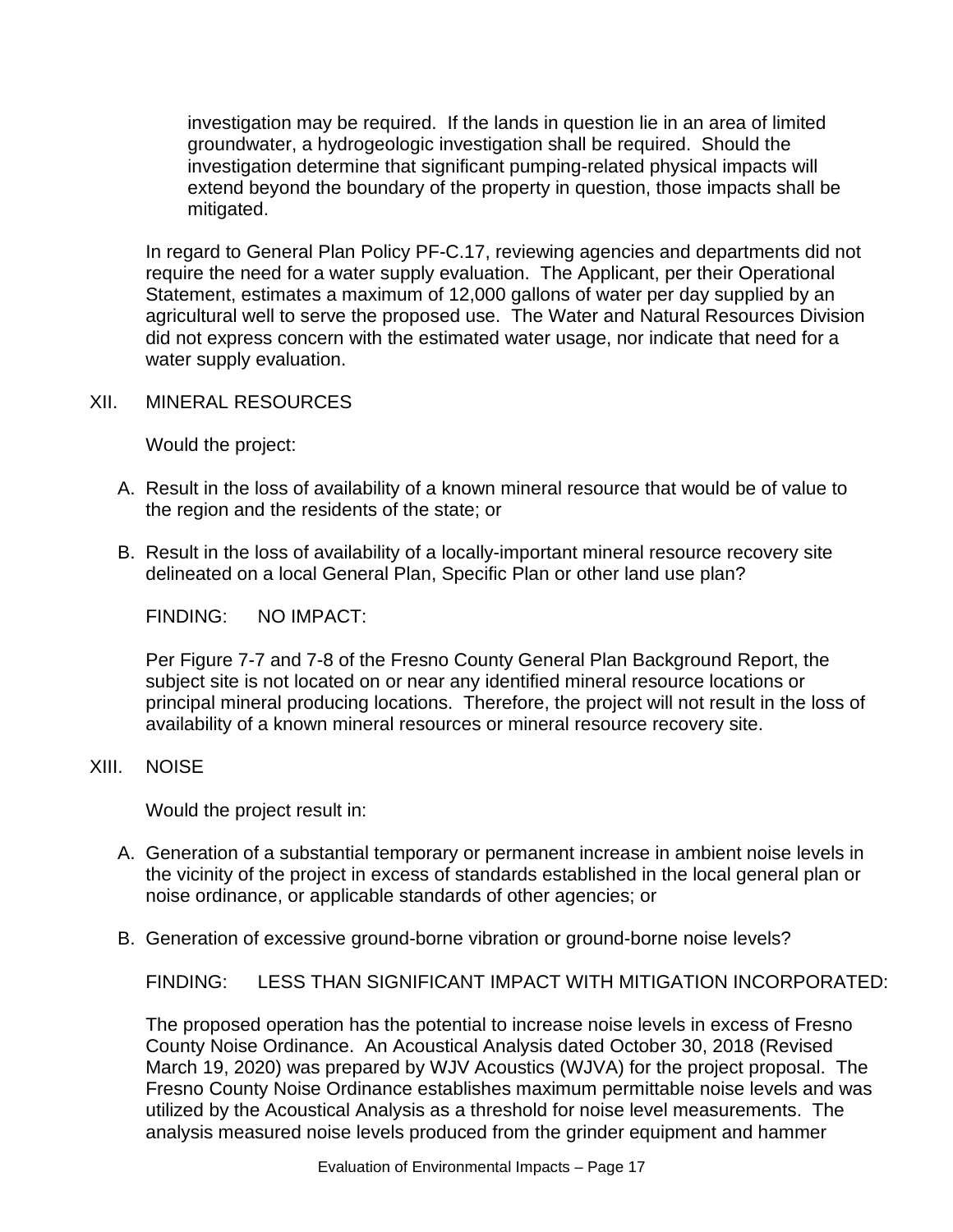equipment as those uses would produce the majority of sound from the project proposal. Estimated noise levels of the grinder equipment from various distances were provided and the data revealed that the operation of the grinder equipment would not exceed County Noise Ordinance standards with the loudest estimated noise level being 69 dBA with the County standard being 70 dBA. The hammer equipment noise levels were measure 100 feet away from the operating equipment. Unmitigated noise levels of the hammer equipment at 100 feet away exceeded the noise thresholds of the Fresno County Noise Ordinance. The analysis then measured noise levels at 100 feet away with implementation of a ten-foot high berm which provided shielded noise levels. The presence of the ten-foot high berm reduced noise levels at an average of approximately 9 dB, which reduces the noise levels under the maximum thresholds of the Fresno County Noise Ordinance. The analysis identifies the closest noise-sensitive receptor as being approximately 300 feet away from the hammer equipment, therefore noise levels would be further reduced. The analysis recommends the installation of a twelve-foot high berm instead of a ten-foot high berm, therefore mitigation will be implemented based on recommendations from WJVA. Additional mitigation recommended by the consultant are listed below.

# *\* Mitigation Measure(s)*

- *1. A twelve-foot high berm shall be established between the closest sensitive receptor and the proposed processing facility.*
- *2. Grinder and hammer operations should not occur during the nighttime hours between 10:00 PM and 7:00 AM, when applicable noise standards are more restrictive. Operation of the grinder and hammer operations should only occur during the listed hours of operation as established under the Operational Statement between 7:00 AM and 5:00 PM.*
- C. For a project located within the vicinity of a private airstrip or an airport land use plan or, where such a plan has not been adopted, within two miles of a public airport or public use airport, would the project expose people residing or working in the project area to excessive noise levels; or

FINDING: NO IMPACT:

The project site is not located in the vicinity of a private airstrip or airport land use plan and not within two miles of a public airport or public use airport, which would expose people residing or working in the project area to excessive noise levels.

XIV. POPULATION AND HOUSING

Would the project:

A. Induce substantial unplanned population growth in an area, either directly (for example, by proposing new homes and businesses) or indirectly (for example, through extension of roads or other infrastructure)?; or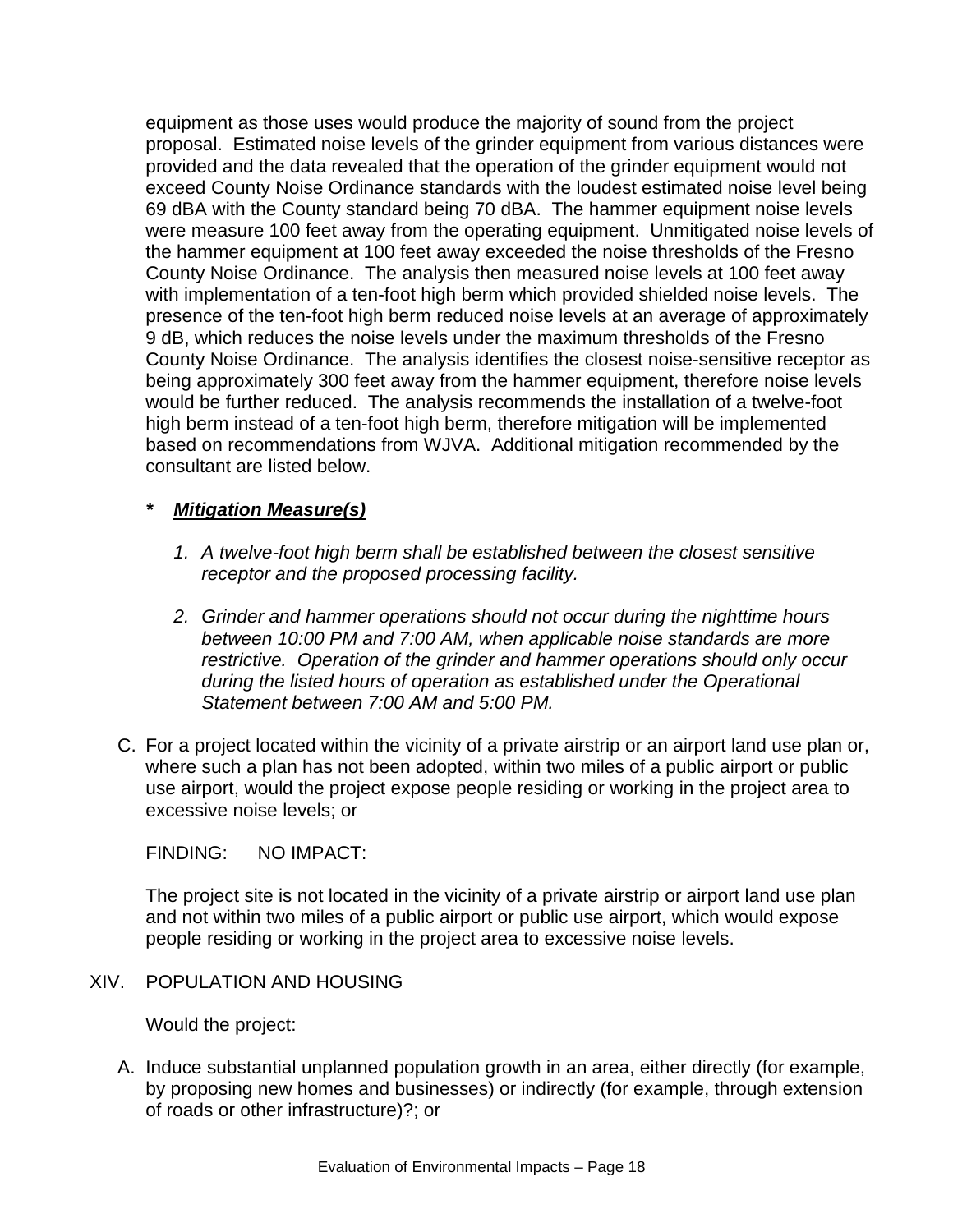B. Displace substantial numbers of existing people or housing, necessitating the construction of replacement housing elsewhere?

FINDING: NO IMPACT:

The project proposal per the Applicant's Operational Statement is for a grinding operation that requires a low employee count to operate. The project is proposed to be situated in a mainly agricultural region with single-family residence pocketed throughout the area. The project is not expected to induce substantial unplanned population growth and will not displace people or housing.

#### XV. PUBLIC SERVICES

Would the project:

- A. Result in substantial adverse physical impacts associated with the provision of new or physically-altered governmental facilities, or the need for new or physically-altered governmental facilities, the construction of which could cause significant environmental impacts, in order to maintain acceptable service ratios, response times or other performance objectives for any of the public services?
	- 1. Fire protection;
	- 2. Police protection;
	- 3. Schools;
	- 4. Parks; or
	- 5. Other public facilities?

FINDING: NO IMPACT:

Reviewing agencies and departments did not express concern with the project proposal to indicate that the proposed operation will require the provision of new or physicallyaltered governmental facilities or negatively impact service ratios, response times, or other performance objectives.

# XVI. RECREATION

Would the project:

- A. Increase the use of existing neighborhood and regional parks or other recreational facilities such that substantial physical deterioration of the facility would occur or be accelerated; or
- B. Include recreational facilities or require the construction or expansion of recreational facilities, which might have an adverse physical effect on the environment?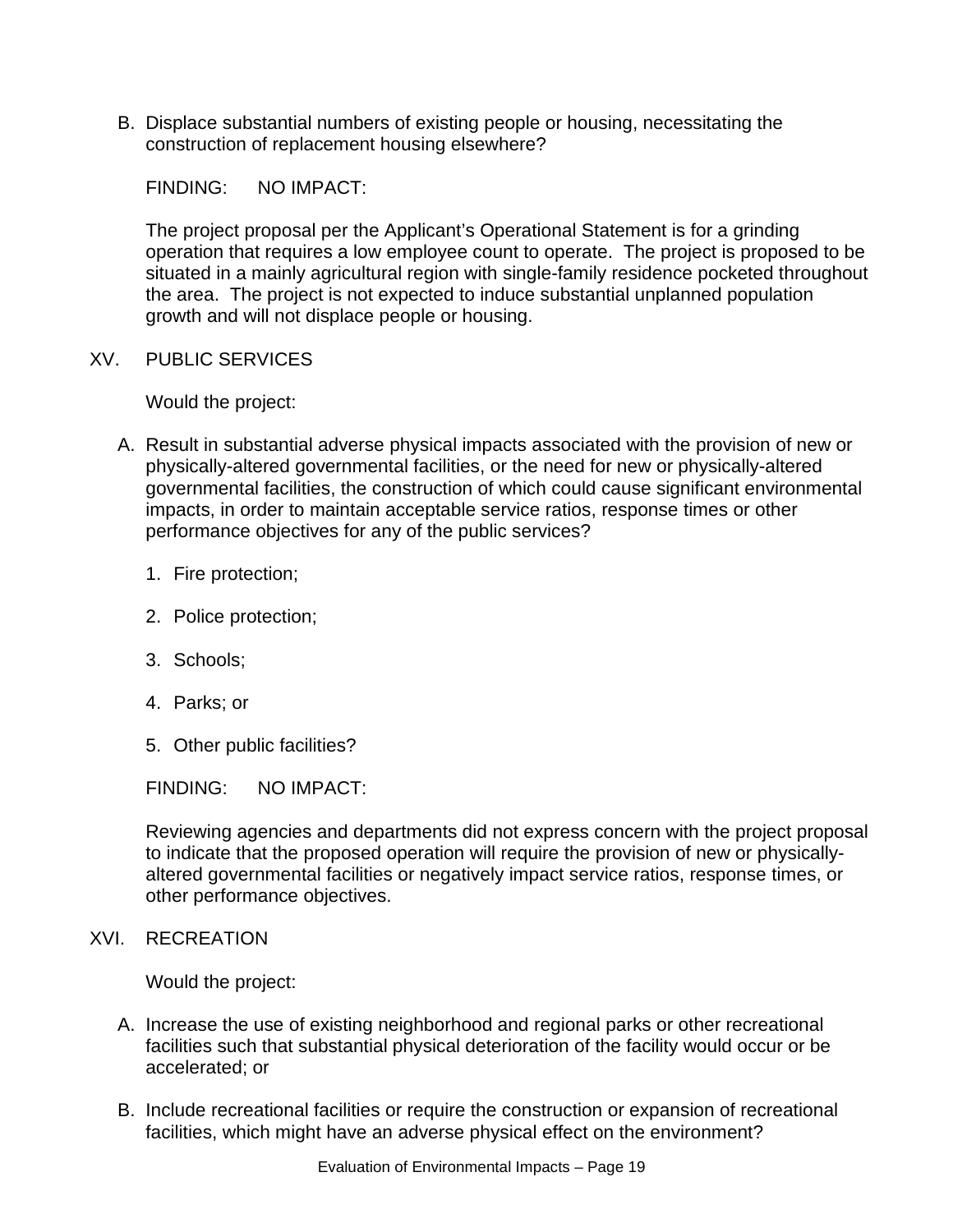# FINDING: NO IMPACT:

The project proposal will not result in the increased use of existing neighborhood or regional parks, or other recreational facilities and will not require the construction or expansion of recreational facilities which could have an adverse physical effect on the environment.

#### XVI. TRANSPORTATION

Would the project:

- A. Conflict with a program, plan, ordinance or policy addressing the circulation system, including transit, roadway, bicycle and pedestrian facilities; or
- B. Would the project conflict or be inconsistent with CEQA Guidelines section 15064.3, subdivision (b)??

FINDING: LESS THAN SIGNIFICANT IMPACT:

Per the Applicant, the project proposal would generate approximately six (6) employee trips per day and twenty (20) truck trips per day during project operation. Based on the estimated trip generation, the project would not exceed County thresholds to require a Traffic Impact Study. Reviewing agencies and departments did not express concern with the subject application to indicate that the project would conflict with a program, plan, ordinance or policy addressing the circulation system.

Although the project was not considered under Vehicle Miles Traveled (VMT), the project site is located along State Route 180 between the City of Fresno and the City of Sanger. The previous site of the operation was located closer to the City of Fresno, approximately 5,540 feet north of State Route 180. Per the Applicant's Operational Statement, the use would receive deliveries from construction sites throughout the area. Possible construction projects that the proposed facility can service will likely originate from development in urban areas. The proposed site could reduce VMT from urban centers by being located in between urban centers than favoring one.

- C. Substantially increase hazards due to a geometric design feature (e.g., sharp curves or dangerous intersections) or incompatible uses (e.g., farm equipment)?; or
- D. Result in inadequate emergency access?

FINDING: NO IMPACT:

Reviewing agencies and departments did not identify any hazards or inadequate emergency access designs for vehicular traffic from the project proposal and submitted plans.

XVIII. TRIBAL CULTURAL RESOURCES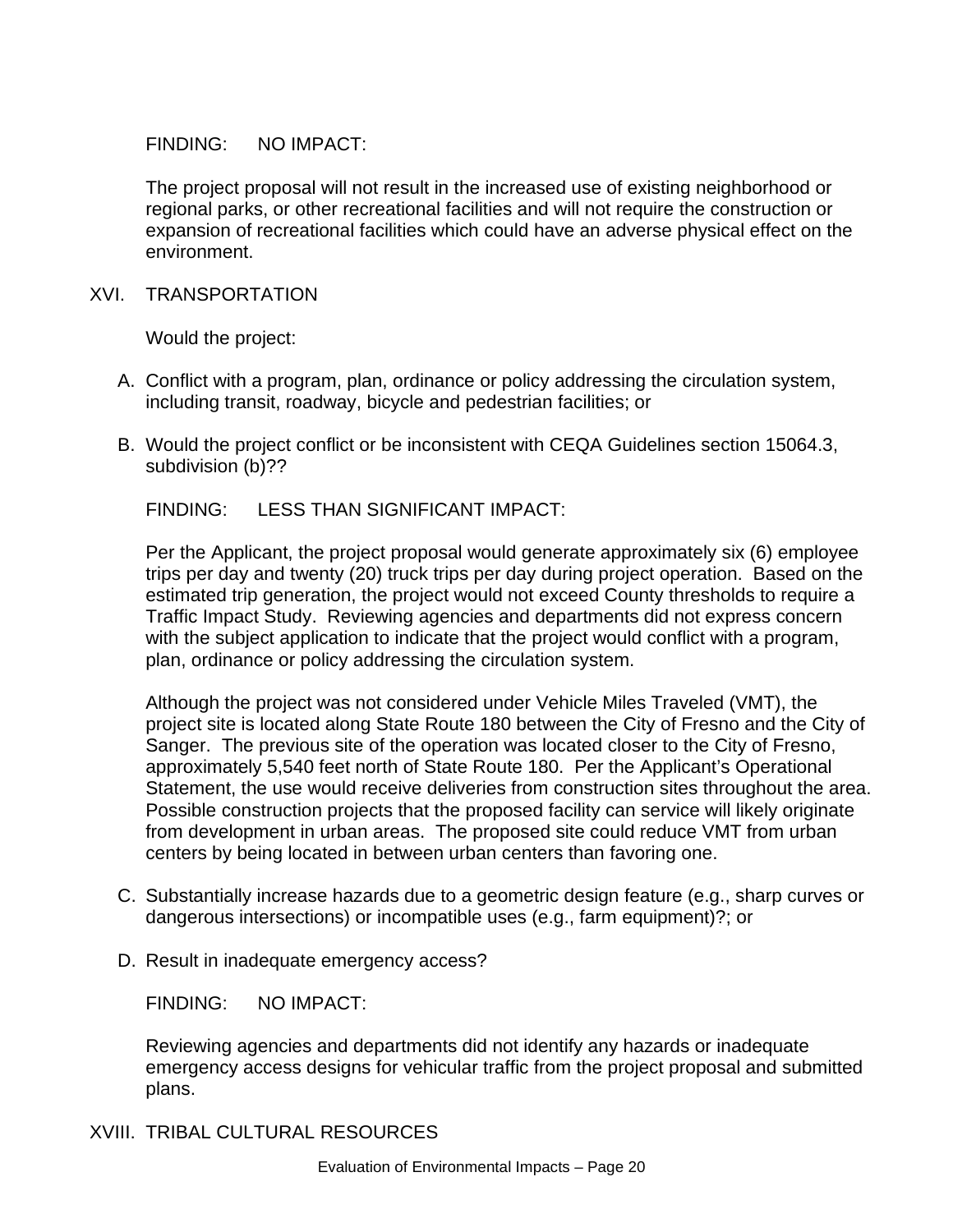Would the project:

- A. Would the project cause a substantial adverse change in the significance of a tribal cultural resource, defined in Public Resources Code section 21074 as either a site, feature, place, cultural landscape that is geographically defined in terms of the size and scope of the landscape, sacred place, or object with cultural value to a California Native American tribe, and that is:
	- 1. Listed or eligible for listing in the California Register of Historical Resources, or in a local register of historical resources as defined in Public Resources Code section 5020.1(k), or
	- 2. A resource determined by the lead agency, in its discretion and supported by substantial evidence, to be significant pursuant to criteria set forth in subdivision (c) of Public Resources Code Section 5024.1. In applying the criteria set forth in subdivision (c) of Public Resource Code Section 5024.1, the lead agency shall consider the significance of the resource to a California Native American tribe?

FINDING: LESS THAN SIGNIFICANT IMPACT WITH MITIGATION INCORPORATED:

Per Assembly Bill 52 (AB 52), participating California Native American Tribes were notified of the subject application given the opportunity to enter into consultation with the County of Fresno on the project proposal. No notified California Native American Tribe requested consultation. The project site is not listed on any local register or historical resource. Although historical use of the site suggests that resources would not exist on the parcel, a mitigation measure will be implemented to address cultural resources in the event that a resource is unearthed during ground disturbing activity.

- *\* Mitigation Measure(s)*
	- *1. See Section V. Cultural Resources, Mitigation Measure #1*

# XIX. UTILITIES AND SERVICE SYSTEMS

Would the project:

A. Require or result in the relocation or construction of new or expanded water, wastewater treatment or storm water drainage, electric power, natural gas, or telecommunications facilities, the construction or relocation of which could cause significant environmental effects?

FINDING: NO IMPACT:

The project will not require or result in the relocation or construction of new or expanded water, wastewater treatment or storm water drainage, electric power, natural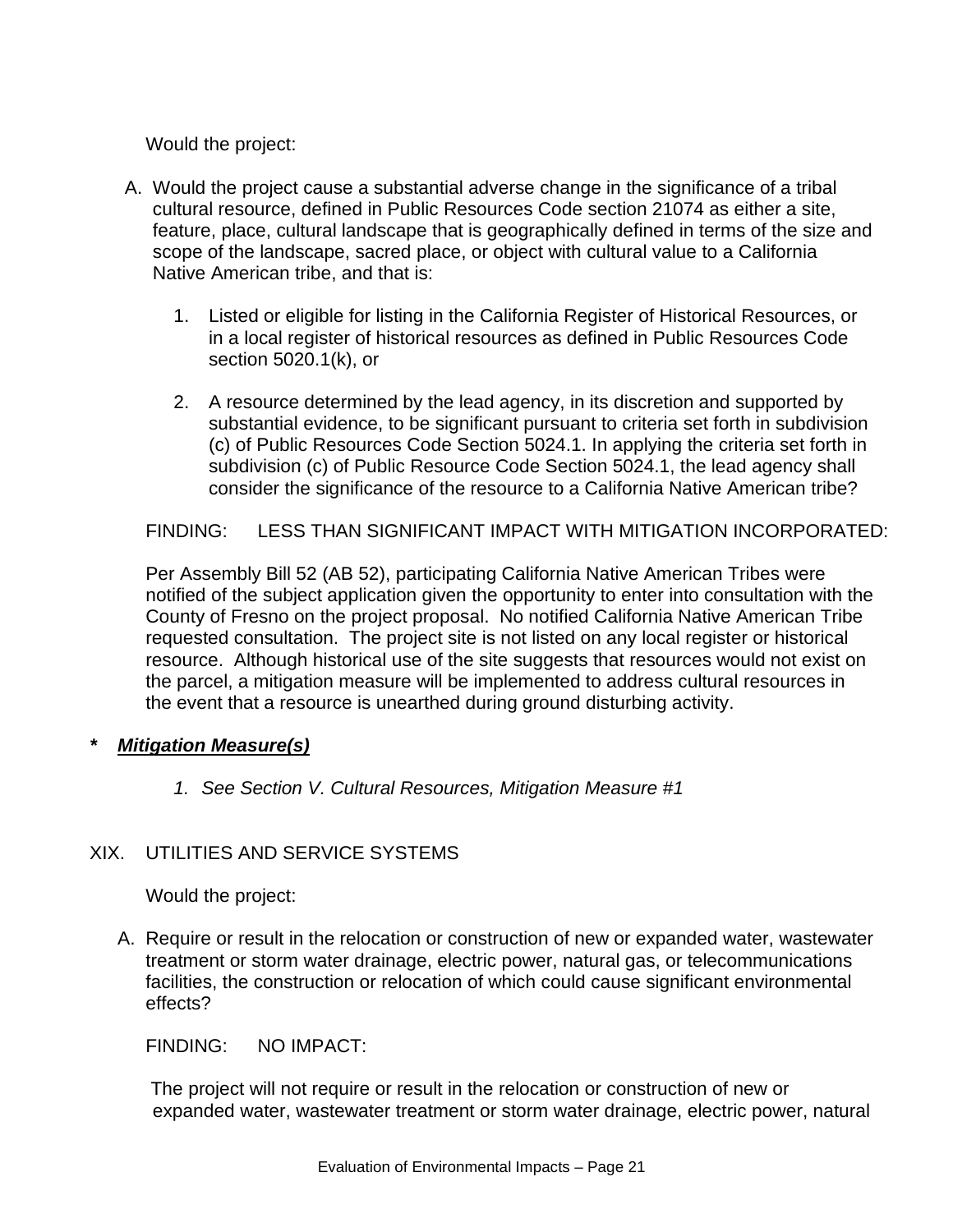gas, or telecommunications facilities, the construction or relocation of which could cause significant environmental impacts.

B. Have sufficient water supplies available to serve the project and reasonably foreseeable future development during normal, dry and multiple dry years?

FINDING: LESS THAN SIGNIFICANT IMPACT:

According to the Applicant, the proposed operation will utilize approximately a maximum of 12,000 gallons a day of water. The Water and Natural Resources Division reviewed the subject application and did not express concerns with the proposed water usage resulting from the project. County records indicate that the subject parcel is not located in low water designated areas. Therefore, the project will result in a less than significant impact on water supplies.

C. Result in a determination by the wastewater treatment provider which serves or may serve the project that it has adequate capacity to serve the project's projected demand in addition to the provider's existing commitments?

FINDING: LESS THAN SIGNIFICANT IMPACT:

The Department of Public Health, Environmental Health Division has reviewed the subject application and determined that the subject parcel can accommodate the sewage disposal system and expansion area meeting the mandatory setbacks and policy requirements as established with the implementation of the Fresno County Tier 2 Local Area Management Plan (LAMP), onsite wastewater treatment system (OWTS) policy and California Plumbing Code. If a new septic system is proposed to be constructed on the subject parcel, the septic system is subject to permit and inspections by the County of Fresno Department of Public Works and Planning.

- D. Generate solid waste in excess of State or local standards, or in excess of the capacity of local infrastructure, or otherwise impair the attainment of solid waste reduction goals; or
- E. Comply with federal, state, and local management and reduction statutes and regulations related to solid waste?

FINDING: NO IMPACT:

Per the Applicant's Operational Statement, the proposed operation will allow the County to further meet State and Federal standards and regulations for solid waste reduction goals. The project will not generate solid waste in excess of State and local standards and will divert solid waste to the proposed crushing facility for processing of materials for reuse.

XX. WILDFIRE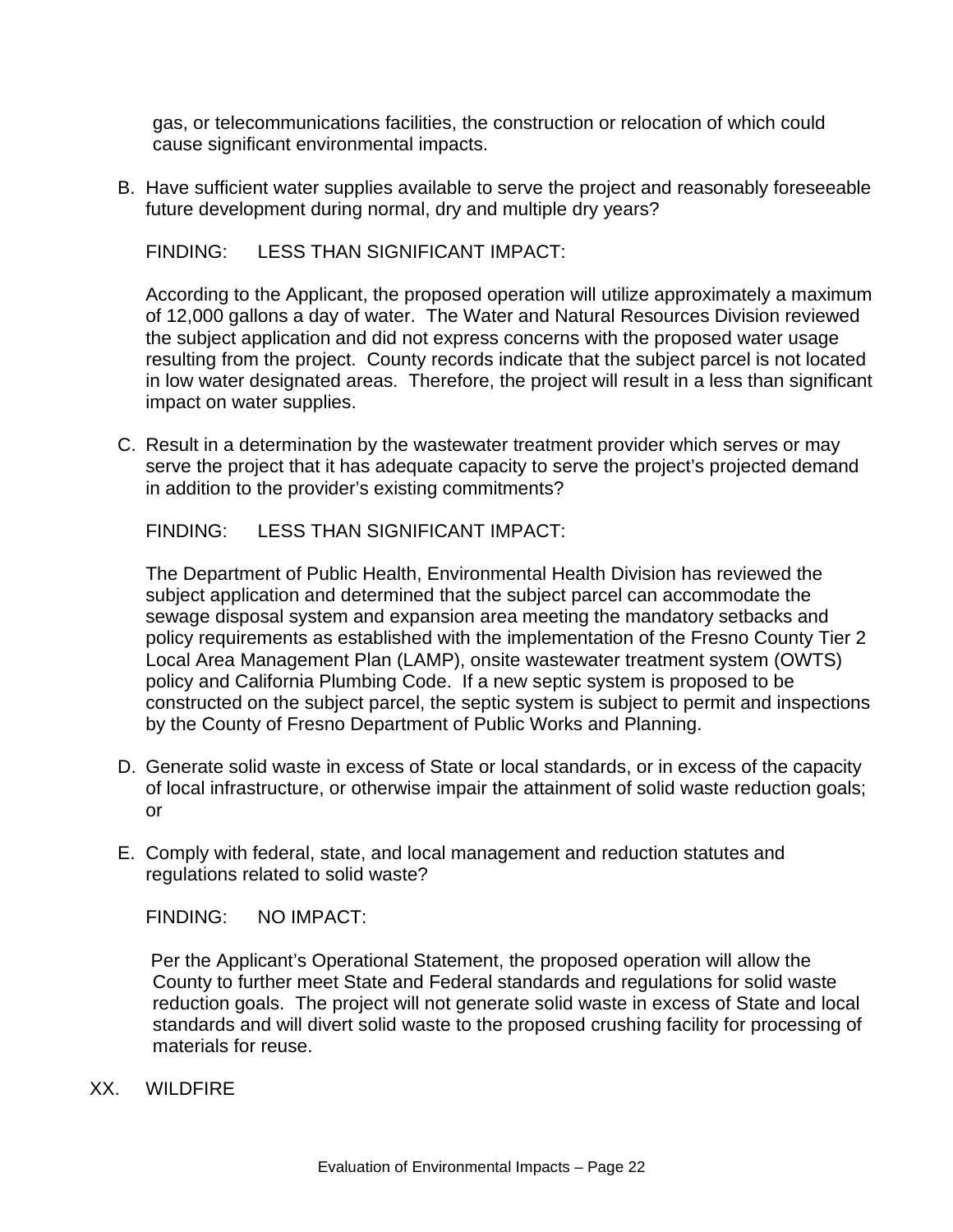If located in or near state responsibility areas or lands classified as very high fire hazard severity zones, would the project:

- A. Substantially impair an adopted emergency response plan or emergency evacuation plan, or telecommunications facilities, the construction or relocation of which could cause significant environmental effects; or
- B. Due to slope, prevailing winds, and other factors, exacerbate wildfire risks, and thereby expose project occupants to, pollutant concentrations from a wildfire or the uncontrolled spread of a wildfire; or
- C. Require the installation or maintenance of associated infrastructure (such as roads, fuel breaks, emergency water sources, power lines or other utilities) that may exacerbate fire risk or that may result in temporary or ongoing impacts to the environment; or
- D. Expose people or structures to significant risks, including downslope or downstream flooding or landslides, as a result of runoff, post-fire slope instability, or drainage changes?

FINDING: NO IMPACT:

According to the 2007 County of Fresno Fire Hazard Severity Zones in LRA Map provided by the California Department of Forestry and Fire Protection, the project site is not located in a State Responsibility Area (SRA) and is not located in lands classified as very high fire hazard severity zones.

XXI. MANDATORY FINDINGS OF SIGNIFICANCE

Would the project:

A. Have the potential to substantially degrade the quality of the environment, substantially reduce the habitat of a fish or wildlife species, cause a fish or wildlife population to drop below self-sustaining levels, threaten to eliminate a plant or animal community, substantially reduce the number or restrict the range of a rare or endangered plant or animal or eliminate important examples of the major periods of California history or prehistory?

FINDING: NO IMPACT:

The project site has historically been farmed and has been disturbed with human activity to deter the occupation of wildlife species. The project will not cause wildlife population to drop below self-sustaining levels or threaten to eliminate a plant or animal community.

B. Have impacts that are individually limited, but cumulatively considerable? ("Cumulatively considerable" means that the incremental effects of a project are considerable when viewed in connection with the effects of past projects, the effects of other current projects, and the effects of probable future projects)?